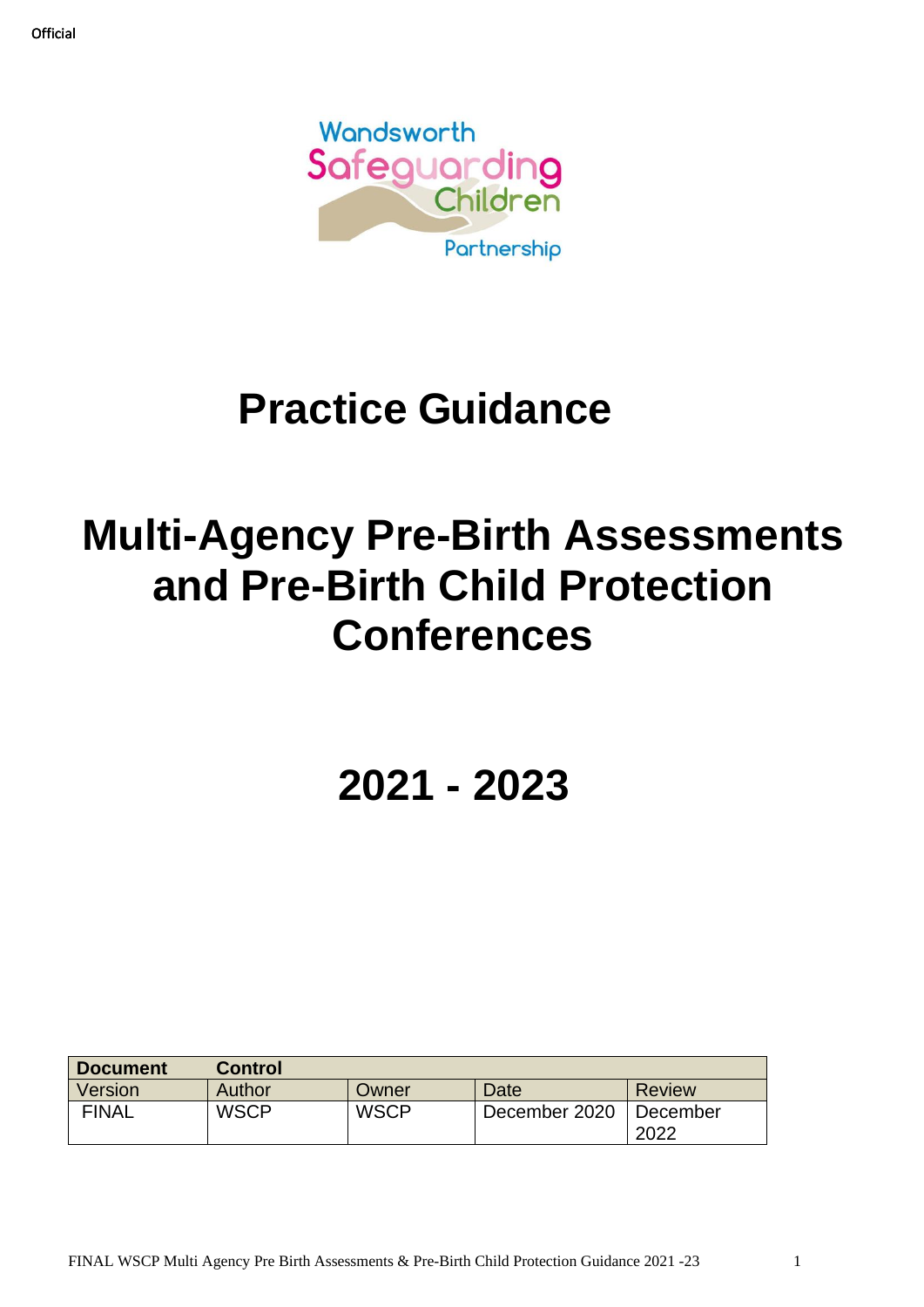# **Table of Contents**

## **Appendix 1**

| <b>Appendix 3</b> |
|-------------------|
| <b>Appendix 2</b> |
|                   |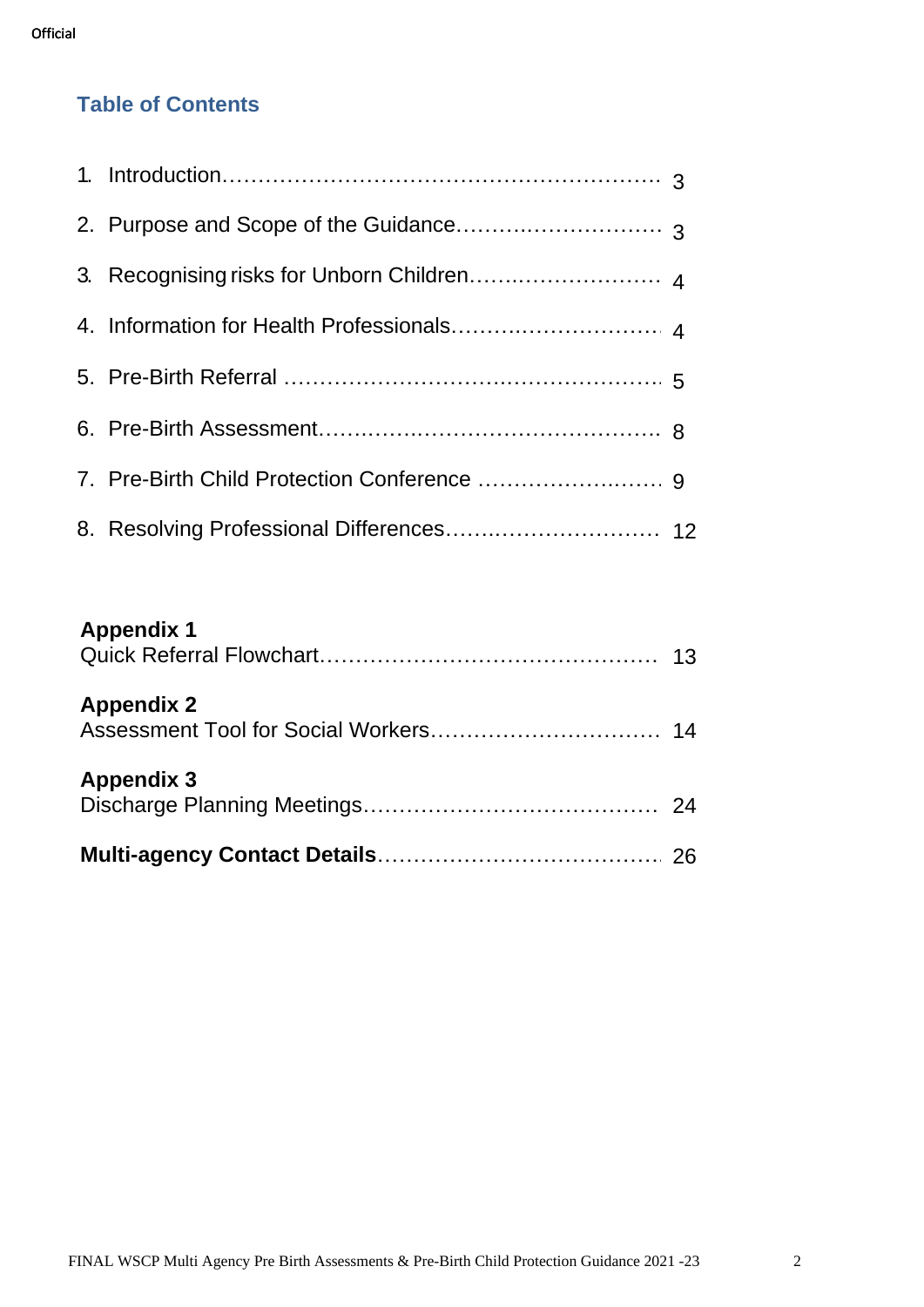## **1. Introduction**

The complexity, sensitivity and potential difficulty of this area of work is fully recognised by the Wandsworth Safeguarding Children Partnership (WSCP). This practice guidance has been produced to support and safeguard the wellbeing of unborn children. Its purpose is to support the multi-agency partners carry out their work to the highest standards. It has been revised and updated in response to learning from Child Safeguarding Practice Reviews (CSPRs).

The London Child Protection Procedures (LCPP 2.6) offer detailed guidance in relation to this area of work and reference should always be made to it. This guidance emphasises specific issues for Wandsworth staff but reflects the LCPP and Working Together to Safeguard Children 2018.

It is also crucial that professionals look at diversity and culture, care leavers, engage fathers, same sex partners, surrogate parents and other adults living in the household in the process of assessment in order to explore their potential role in caring for the for the baby and identifying risk factors.

Appendix 1 provides additional support to workers carrying out complex assessments.

Full details of the LCPP are at: [https://www.londoncp.co.uk/index.html#](https://www.londoncp.co.uk/index.html)

## **2. Purpose and scope of the guidance**

This guidance provides a framework for multi-agency working where there are concerns about the welfare of an unborn child and/or there may be concerns following the birth.

The WSCP seeks to ensure that all professionals are clear and well informed about their safeguarding responsibilities; they know when and how to refer vulnerable unborn children, and when assessments and child protection conferences are required. The guidance is intended to ensure that responses are **timely and have the required urgency** as it is recognised that to be inherent in the psychology of working with pre-birth situations that workers think that they have much more time than they actually have. Where agencies or individuals anticipate that prospective parents may need support services to care for their baby or that the baby may have suffered, or be likely to suffer, significant harm, a referral to Local Authority (LA) children's social care must be made as soon as the concerns are identified.

It sets out the role of agencies in referring an expectant parent to the most appropriate agencies for support, including referral to the Wandsworth MASH for a pre-birth assessment, contributing to any assessment and implementing any agreed plan of action to support families and safeguard and promote the welfare of the child.

The guidance should be followed by all members of the children's workforce in Wandsworth, particularly midwifery, adult mental health, substance misuse, police, domestic abuse and adult learning disabilities service.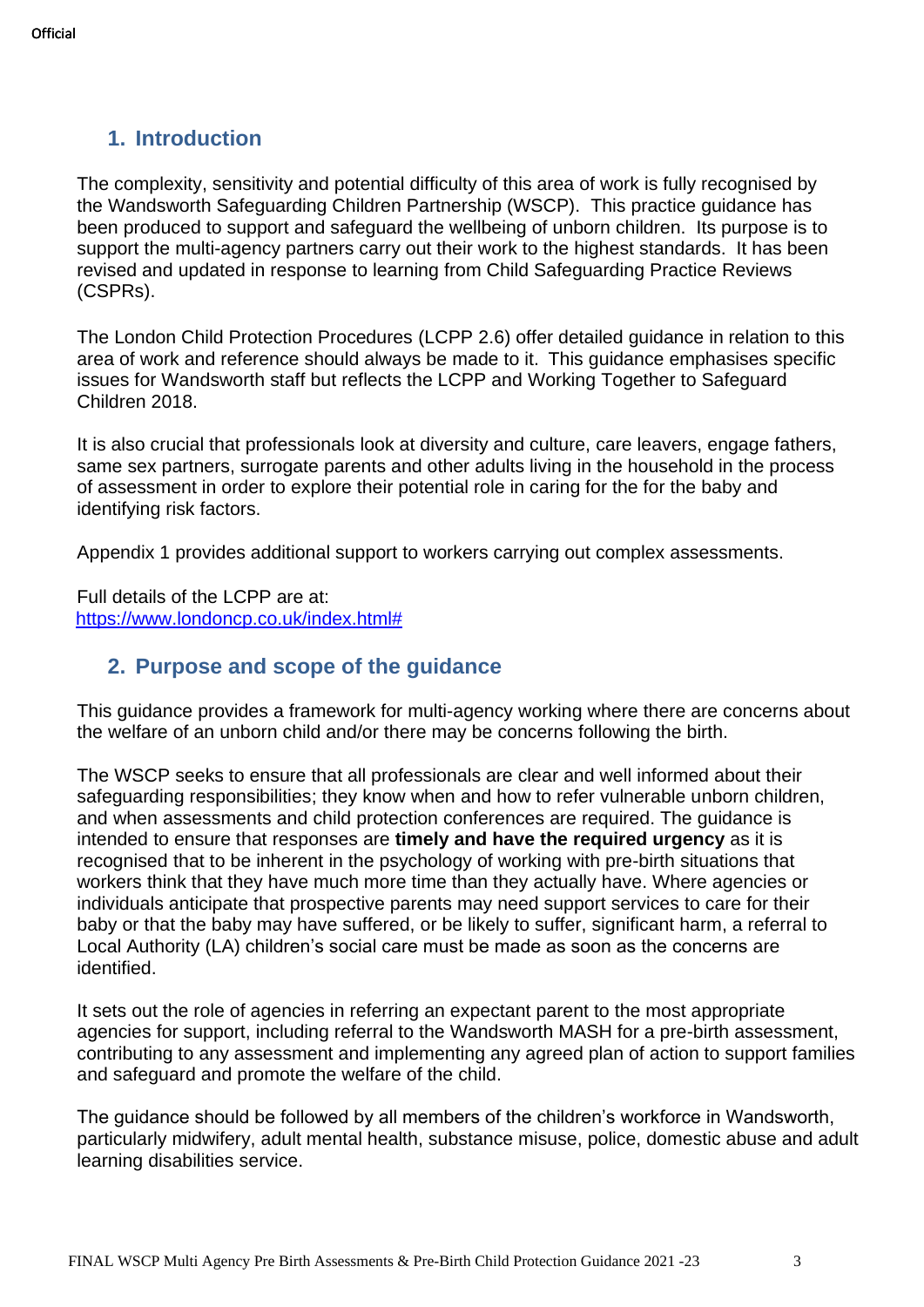# **3. Recognising Risks for Unborn Children**

Where there are concerns about the safety and welfare of an unborn child, a pre-birth assessment must be undertaken as early as possible so that all relevant professionals can plan effectively to promote their welfare following birth.

Professionals must consider making a referral to Wandsworth MASH for a pre- birth assessment in the following situations:

- A previous child of the parent has suffered significant harm and has been removed from the parent's care or died in suspicious circumstances;
- A sibling is subject to care proceedings or is looked after;
- A sibling in the household, or if parents live in separate households, is or was subject to a child protection plan;
- The parent or another adult in the household is known to pose a risk to children;
- The parents are under the age of 18 and/or a care leaver and is vulnerable
- The parent's lifestyle and behaviour during pregnancy may harm the unborn child or raises concerns about future care of the child. Some areas of risk and not totally exclusive:
- Substance misuse impacts on parenting
- Parent has enduring and /or severe mental ill health
- Domestic abuse and family violence that impacts on parenting
- Homelessness and chaotic lifestyles that impacts on parenting
- Parental learning disabilities that impacts on parenting
- The unresolved impact of parents own experience of being abuse
- One parent is thought to be a risk to children
- A concealed pregnancy no engagement with ante-natal services
- FGM risk assessment indicates that the baby is at risk

Professionals should refer to the LCPP for further details of indicators of risk and protective factors for the unborn.

## **4. Information for health professionals**

Health professionals, including adult mental health professionals, particularly midwives, are most likely to be in contact with an expectant parent and therefore in a key position to recognise risk factors. General practitioners are responsible for meeting the parent's health needs and should share relevant information with the network about any factors that may affect the parent's parenting capacity.

When assessing risk, midwives should gather relevant information about the parents during the booking in appointment and consider whether any aspects of any of the following issues may have a significant impact on the child and if so how;

- Support from partners
- Family structure and if support is available or not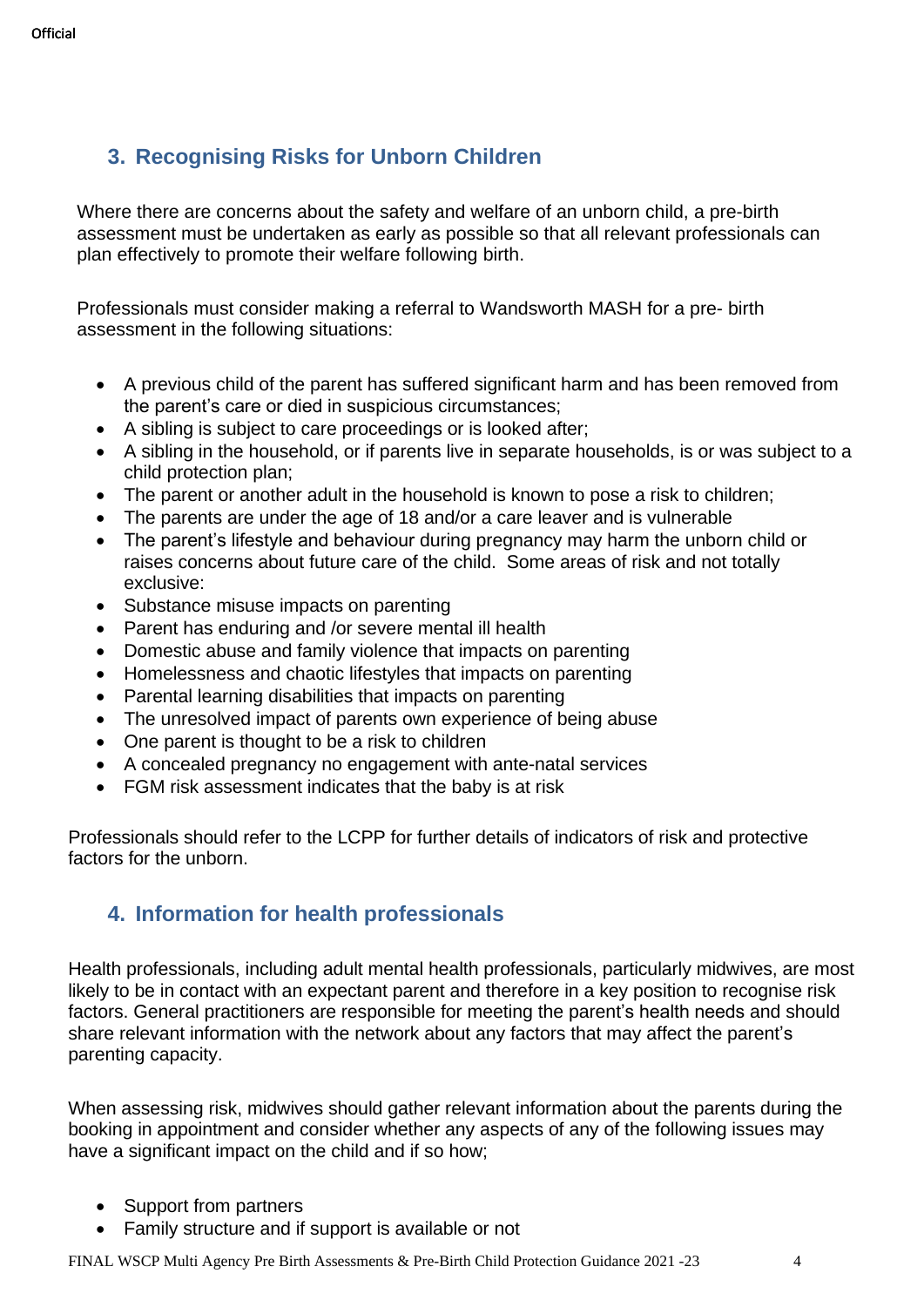**Official** 

- Whether the pregnancy is planned or not
- The feelings of the parent's, partner of the pregnancy
- The parent's dietary intake and any related issues
- Any medicines or drugs, whether prescribed, taken before or during pregnancy
- Alcohol consumption
- Smoking
- Previous obstetrics history
- The current health status of other children
- Any miscarriages or terminations
- Any chronic or acute medical conditions of surgical history
- The parent's psychiatric history, a history of major mental disorder
- Whether the parent has been subjected to Female Genital Mutilation and if medical intervention is required to enable the parent to safely deliver the baby

Hospital staff can also contact the hospital social work team for advice and cases can be raised at the safeguarding meeting if appropriate.

Where undiagnosed or untreated mental health or substance misuse problems, midwives and GP's should ensure they are referred on for appropriate treatment and supported to engage with services.

If a child is known to Wandsworth Children Social Care, midwives and obstetricians should notify the allocated social worker as soon as the baby is born or the Emergency out of hours team if child is born out of hours

Adult mental health services should have named nurses/doctors/professionals for safeguarding children within their agency and seek advice from them if necessary.

## **5. Pre-Birth Referral**

- a) Professionals should discuss concerns with their agency safeguarding lead prior to referral or if further advice is needed, they can contact the MASH on **020 8871 6622** for advice.
- b) Where any agency or individual considers that a prospective parent may need support services to care for their baby, or that the baby may be at risk of significant harm, then they must refer to Children's Services as soon as the concerns are identified. Referrals should be made to the Multi Agency Safeguarding Hub (MASH) on **020 8871 6622**, If you are a professional making a referral, should complete the [Multi-agency Referral Form \(MARF\).](https://www.wandsworth.gov.uk/make_a_referral_to_the_multi_agency_safeguarding_hub)
- c) The MASH will decide on the referral within 24 hours and will notify the referrer of the outcome
- d) If the case meets the threshold for a social work service because the unborn child may be a child in need or at risk of harm, then the referral will be passed on to a

**The roles of the GP and the midwifery services are clearly critical ones in relation to making appropriate referrals to Children's Services. They are likely to identify vulnerable pregnant parent, particularly in relation to domestic abuse, substance misuse, mental ill-health, young parents, and Children Looked After**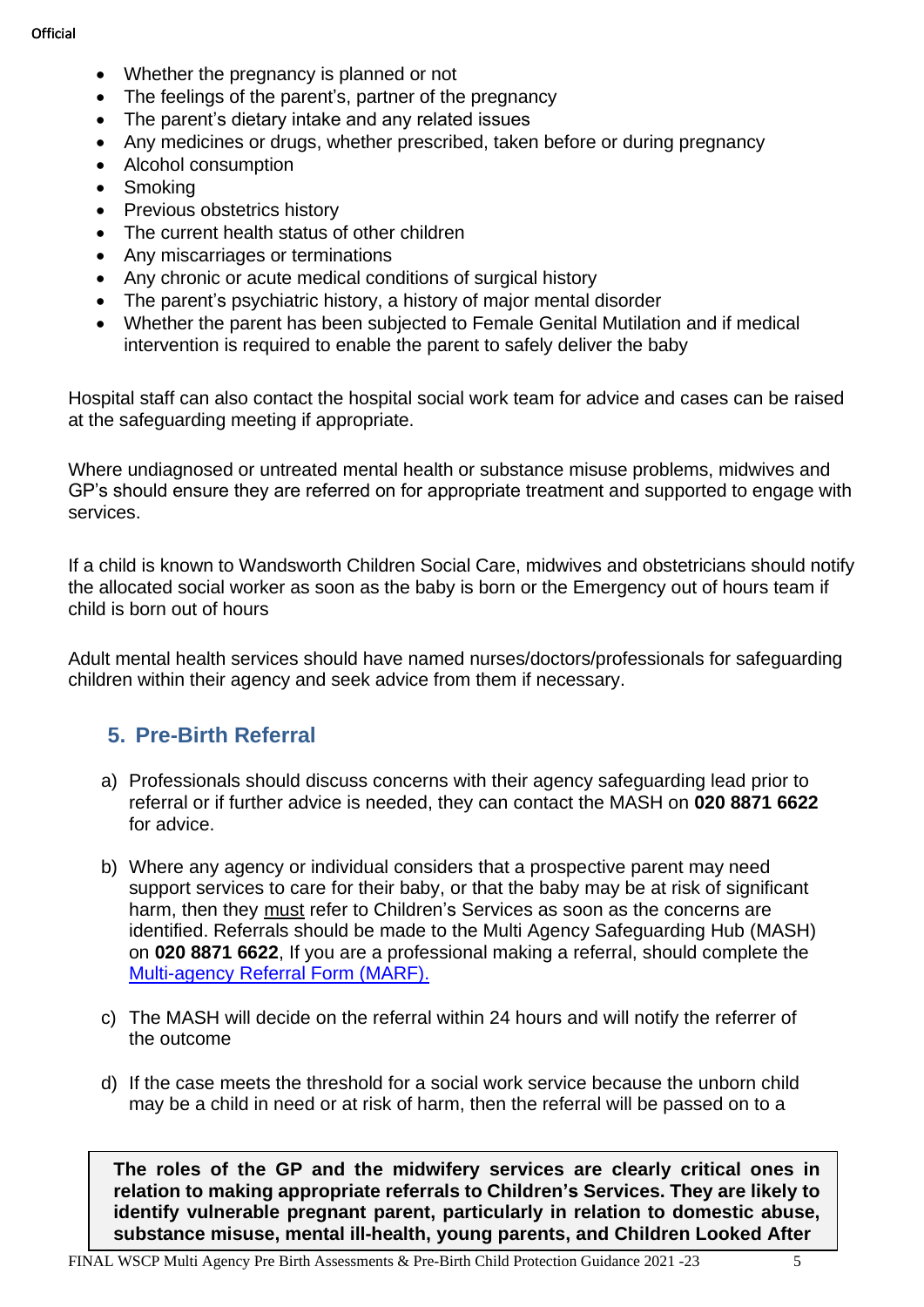social work team for a pre- birth assessment. If the case does not meet the threshold for children social care, it will be passed onto the early help service

- e) Where the potential child protection concerns focus upon, or are related to, the prospective parent's mental health, drug/alcohol use, learning disability or physical disability, then the Adult Services workers have a key role in relation to referral to Children's Services.
- f) It is very important to refer such prospective parents to Children's Services at the **earliest opportunity** in order to:
	- 1. Provide enough time to make adequate plans for the baby's protection which may include child protection conference or legal proceedings.
	- 2. Provide enough time for a full and informed assessment
	- 3. Avoid initial approaches to parents in the last stages of pregnancy, at what is already an emotionally charged time.
	- 4. Enable parents to have more time to contribute their own ideas and solutions to concerns and increase the likelihood of a positive outcome for the baby's circumstances prior to the birth.
	- 5. Provide enough time to mobilise protection from within the family's own resources.
	- 6. Enable the early provision of support services to facilitate optimum home circumstances prior to the birth

#### **Legal Proceedings**

**Although not all referrals will go on to require legal proceedings, it is important to bear in mind the timescales laid out in the guidance as they will not be met unless referrals are prompt:**

**"Where the local authority is considering proceedings shortly after birth, the timing of the sending of the pre-proceedings letter or letter of issue should take account of the risk of early birth and help to ensure that discussions and assessments are not rushed. Ideally the letter should be sent at or before 24 weeks." (p 19). Court Orders and Pre-proceedings for Local Authorities' April 2014** *(London CPP 4.1.11)*

- g) Concerns should be shared with prospective parents by the referring agency wherever possible if it is safe to do so (don't want to put parents at risk of suicide, or risk of danger to staff or other household members).
- h) Concerns about consent to share information by the parents should not be a barrier to the professional network and guidance should include advice about how to overcome any barriers which may arise as a result of consent issues. Under GDPR and Data Protection Act 2018 **you may share information without consent if, in your judgement, there is a lawful basis to do so, such as where safety may be at risk**. When you are sharing or requesting personal information from someone, be clear of the basis upon which you are doing so.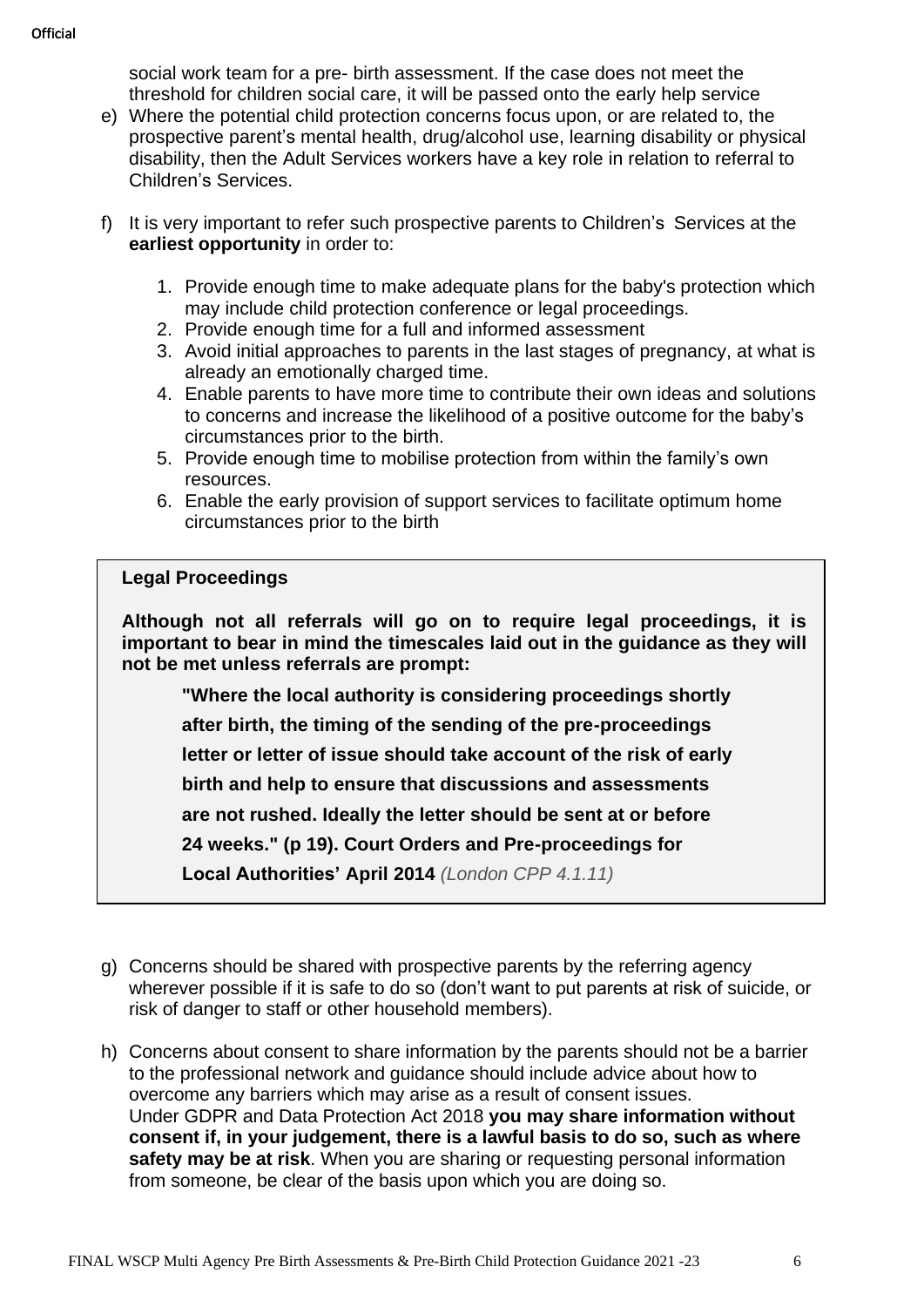- **Official**
- i) In relation to the role of the health visitor / family nurse partnership with vulnerable families, ante-natal contact is crucial in establishing an early professional relationship with a family, and enabling an assessment to take place of the level of health visiting intervention required to promote the welfare of the unborn child. The health visitor / family nurse partnership has a critical role and responsibility in relation to Family Health Needs Assessments:
	- Liaising with relevant midwifery services and GPs
	- Early assessment as to avoid potential risks and future need
	- Referrals to Children's Services
	- Targeting those families who are potentially most at risk
- j) Ensure that the risk assessment is thorough and appropriate (Appendix A).
- k) It is recognised that some parent-to-be are very late in acknowledging their pregnancies to agencies. Accessing Maternity services at a late stage in the Pregnancy is of significant concern and should be explored as part of the assessment. Toxic Stress also has a causal link with prematurity. It is very important, in such situations, that agencies begin working together in relation to pre-birth assessments with urgency.
- l) It is recognised that there can be considerable anxiety and stigma attached to the processes of referring vulnerable adults to Children's Services in such pre-birth situations. Prospective parents may feel very anxious that their baby may be taken away. Professionals may be anxious about being unable to engage parents post referral even moving to avoid contact. There may also be anxiety that agencies may focus on the areas of concern or potential concern, without equally recognising the strengths and supports within families as well as the supports which can be offered within the professional network. These factors should not however be used as reasons not to refer to Children's Services.
- m) It is well documented that parental Substance Misuse can, and often does, compromise children's health and development from conception onwards. Maternal drug use during pregnancy can seriously affect foetal growth and development, although assessing conclusively the impact is usually impossible. The document includes the following recommendations:
	- 1. Every maternity unit should ensure that it provides a service that is accessible to, and non- judgemental of, antenatal clients misusing substances, and able to offer high quality care aimed at minimising the impact of the parent's substance misuse on the pregnancy and the baby. This should include the use of clear evidence-based protocols that describe the clinical management of substance misuse during pregnancy and neonatal withdrawals.
	- 2. Pregnant substance misusers should be routinely tested with their informed consent for HIV, Hepatitis B and Hepatitis C, and appropriate clinical management provided, including Hepatitis B immunisation for all babies of intravenous drug users.
	- 3. Every maternity unit should have effective links with community health care, social work children and family teams, Mental Health, Learning Disabilities and addiction services that can enable it to contribute to safeguarding the longer-term interests of the baby.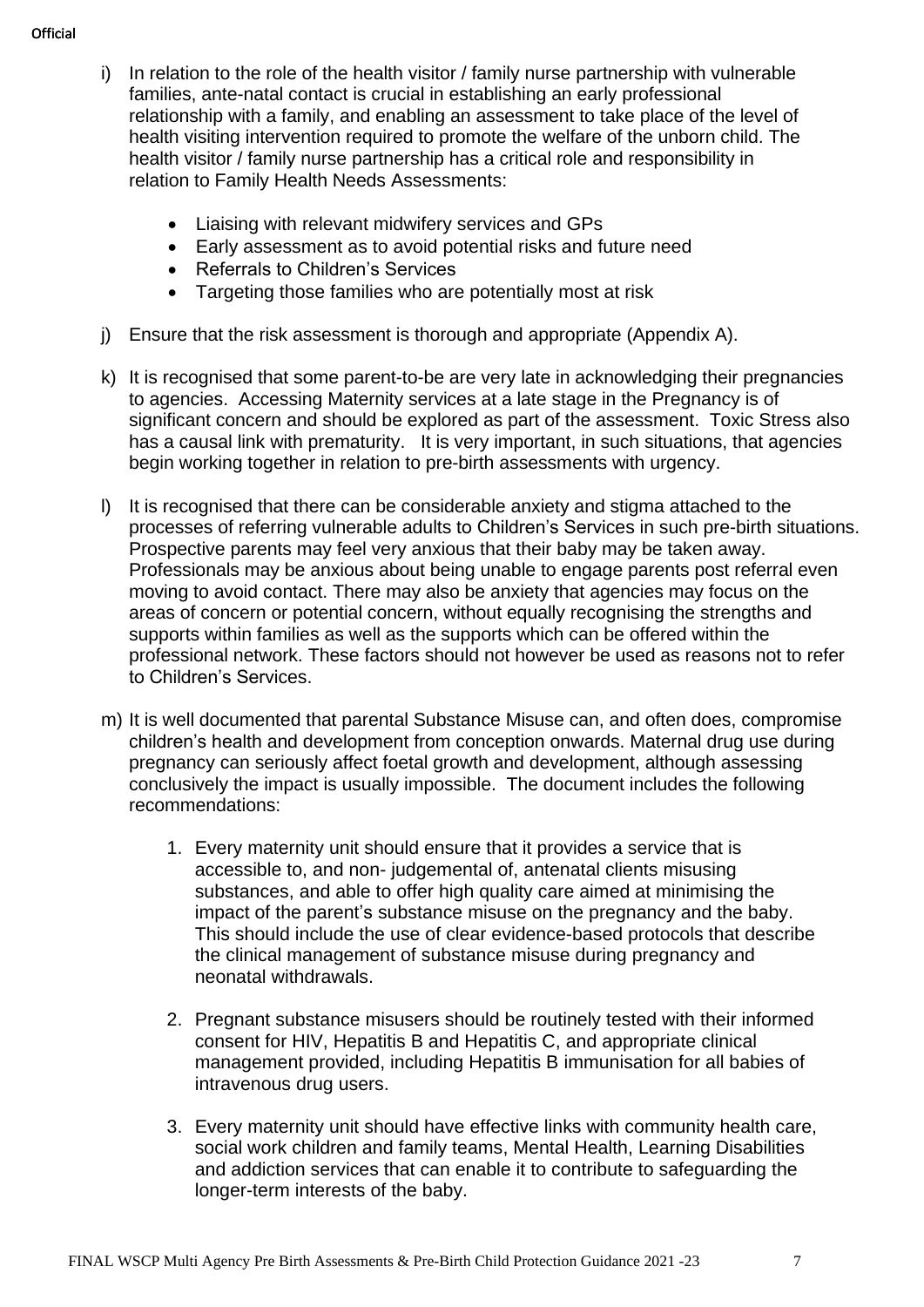## **6. Pre-Birth Assessment**

A pre-birth assessment should be undertaken on all pre-birth referrals as **early as possible, preferably before 20 weeks**, and when appropriate, a strategy meeting / discussion held, where:

- a. A parent or other adult in the household, or regular visitor, has been identified as posing a risk to children (see [Risk Management of Known Offenders\)](https://proceduresonline.com/trixcms1/media/6061/risk-management-of-known-offenders.docx).
- b. A sibling in the household is subject of a child protection plan.
- c. A sibling has previously been removed from the household either temporarily or by court order.
- d. The parent is a looked after child.
- e. There are significant domestic violence or abuse issues in the household (see [Safeguarding Children Affected by Domestic Abuse\).](https://proceduresonline.com/trixcms1/media/6092/safeguarding-children-affected-by-domestic-abuse.docx)
- f. The degree of parental substance misuse is likely to impact significantly on the baby's safety or development (see [Parents who Misuse Substances\)](https://proceduresonline.com/trixcms1/media/6093/parents-who-misuse-substances.docx).
- g. The degree of parental mental illness / impairment is likely to impact significantly on the baby's safety or development (see [Parenting Capacity and Mental Illness\)](https://proceduresonline.com/trixcms1/media/6094/parenting-capacity-and-mental-illness.docx).
- h. There are significant concerns about parental ability to self-care and / or to care for the child e.g. unsupported, young or learning disabled parents (see Parenting [Capacity and Learning](https://proceduresonline.com/trixcms1/media/6095/parenting-capacity-and-learning-disabilities.docx) Disabilities).
- i. Any other concern exists that the baby may have suffered, or is likely to suffer, significant harm including a parent previously suspected of fabricating or inducing illness in a child (see [Fabricated or Induced Illness\)](https://proceduresonline.com/trixcms1/media/6039/fabricated-or-induced-illness.docx) or harming a child.
- j. A child aged under 13 is found to be pregnant (see [Safeguarding Sexually Active](https://proceduresonline.com/trixcms1/media/6106/safeguarding-sexually-active-children.docx)  [Children](https://proceduresonline.com/trixcms1/media/6106/safeguarding-sexually-active-children.docx) and [Safeguarding Children from Sexual Exploitation\)](https://proceduresonline.com/trixcms1/media/6034/safeguarding-children-from-sexual-exploitation.docx)

If assessment shows that the unborn child is likely to be a child in need once born, the assessing social worker will convene a Child in Need meeting within two weeks of completing the pre-birth assessment. The meeting should be attended by all the professionals working with the child and family and will draw up the child's plan.

The London Child Protection Procedures suggest that a professionals' or strategy meeting should be convened as soon as practicable following the receipt of a referral, and that the expected date of the delivery will determine the urgency for the meeting.

**Consideration of the need to initiate a S47 enquiry should follow the procedures described in the [Child Protection Enquiries Procedure.](https://www.londoncp.co.uk/chi_prot_enq.html)** *(London CPP 3.1)*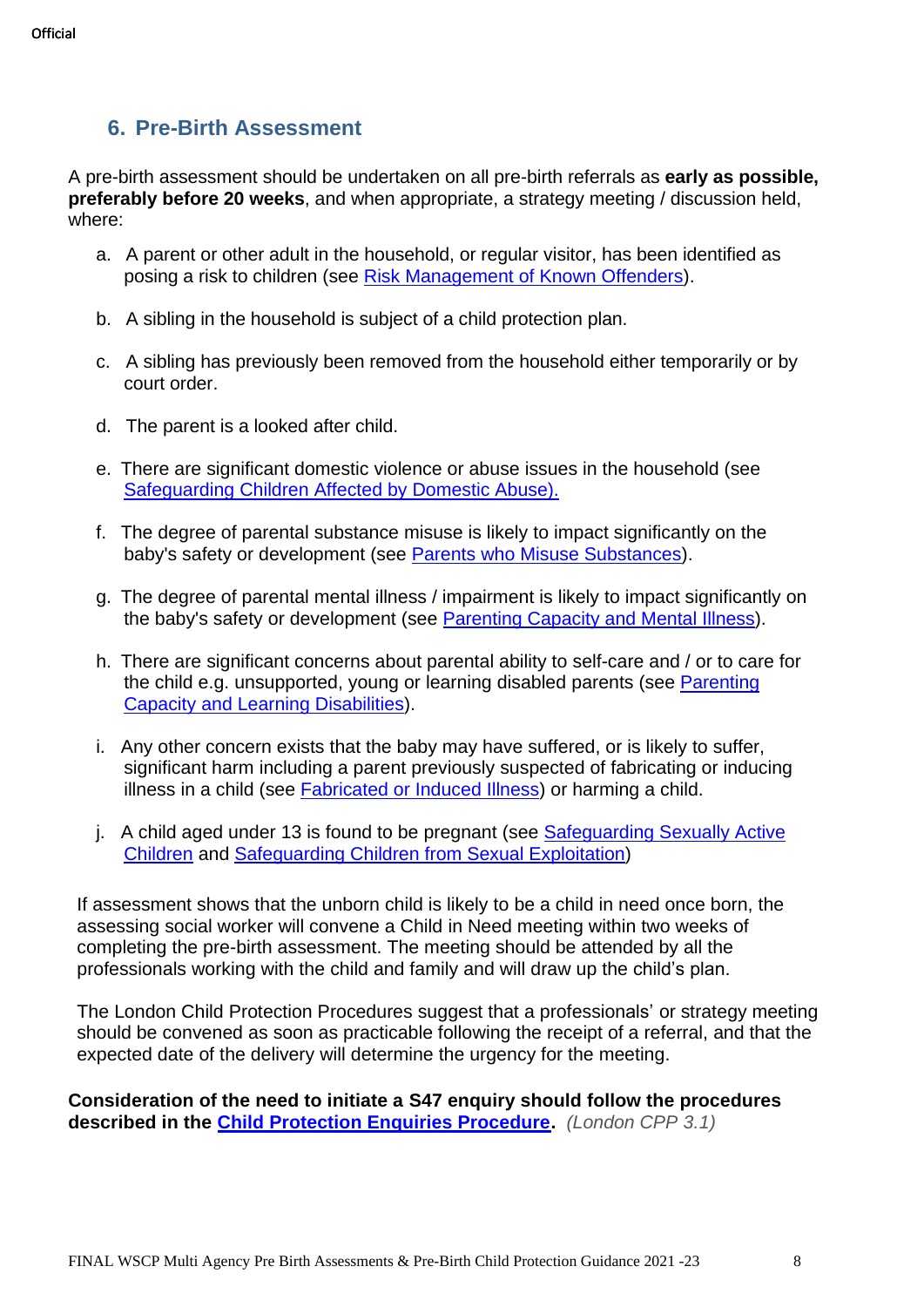**Following referral there should always be consideration as to whether a strategy meeting is required and whether threshold for a Section 47 enquiry should be initiated. All strategy meetings or discussion must include health partners. This should include GPs. Their views must be obtained upon the threshold for a s47 as well as any relevant information that will inform the risk assessment. It is recommended that wherever possible a face to face strategy meeting should be held, or alternatively this can take place virtually using a secure platform (e.g. MS Teams / Zoom). If adult substance use or mental health services or domestic abuse, Learning Disability services have knowledge or information they must be invited. Wherever possible when the pre-birth assessment has been carried out by Children's Services and presented to a pre-birth planning meeting at which relevant professionals and the parents- to-be (and family members) are invited. This pre-birth planning meeting should agree a plan to safeguard the unborn and support the parents. Where a prebirth (initial) child protection conference is planned the planning meeting should agree an interim safety plan until the conference takes place. When domestic abuse is a concern during pregnancy [a referral](https://wscp.org.uk/media/1151/marac_referral_form.docx) to the Multi Agency [Risk Assessment](https://wscp.org.uk/media/1151/marac_referral_form.docx) Conference (MARAC) should be made. Assessments of parenting capacity and risk to a baby need to take account of a parent's own experience of being parented including any experience harm, abuse, loss and separation. This must include evaluation of the experience of fathers irrespective of whether they plan to reside with the parents and baby.**

Any agency can request that a pre-birth child protection conference be convened if they consider that the unborn child may be at risk of significant harm. Where there is professional disagreement regarding the threshold for a conference the WSCP [escalation](https://wscp.org.uk/media/1329/inter_agency_escalation_policy-v2.docx) policy should be followed.

## **7. Pre -Birth Child Protection Conference**

This is an initial child protection conference concerning an unborn child. A pre-birth child protection conference should always be convened where there is a need to consider if a multiagency child protection plan is required for an unborn child. This decision will usually follow from a pre-birth assessment: A pre-birth conference should be held where:

### **a. Criteria**

- 1. A pre-birth assessment gives rise to concerns that an unborn child may be at risk of significant harm
- 2. A previous child has died or been removed from parent/s care as a result of significant harm
- 3. A child is to be born into a family or household that already has children subject of a child protection plan.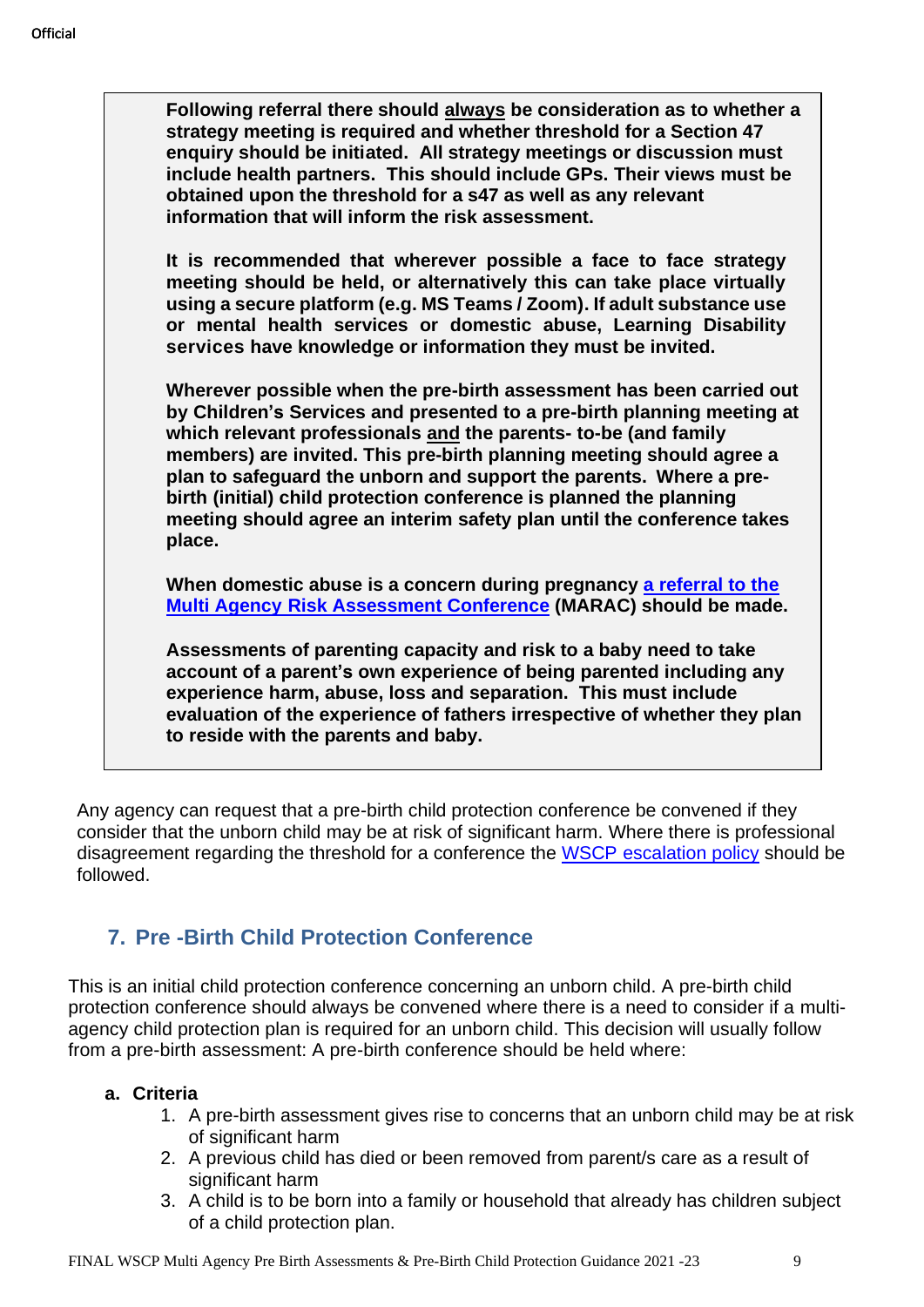- 4. An adult or child who is at risk to children resides in the household or is known to be a regular visitor
- 5. The impact of parental risk factors such as mental ill-health, learning or physical disabilities, substance misuse and domestic abuse, raise concerns that the unborn child may be at significant risk of harm
- 6. A parent under 18 years of age about whom there are concerns regarding their ability to self-care and /or to care for the child.

## **b. Timing**

The pre-birth conference should take place as soon as practical and **at least 10 weeks** before the due date of delivery, to allow as much time as possible for planning support for the baby and family. Where there is a known likelihood of a premature birth or there is a very high level of concern, the conference should be held earlier.

## **c. Attendance of Professionals at a Child Protection Conference The following agencies should always be invited**:

- General Practitioner
- Health Visitor *(If it is not clear which health visitor will have responsibility for the child, the invitation should be sent to the Named Nurse for Community Services.)*
- Family Nurse Partnership
- Specialist Safeguarding Midwives *(Named Midwife at St Georges / other hospitals)*
- Woking Close / Falcon Grove Family Centre *(if they are going to be carrying out an assessment)*
- School Nurse
- Police Investigation / Public Protection Team

An invitation to the following agencies should always be considered *(depending upon the individual circumstances)*

- Neo-Natal Special Care *(for babies whose parents are substance misusers or where a baby is likely to need additional neo-natal care*)
- Drug Services
- Adult Mental Health Services.
- Adult Social Services.
- Probation
- Domestic Abuse services
- Housing and Regeneration Department (HRD)
- Adult Learning Disability Team

If a Young Person Looked After by Children's Services or a Care Leaver is pregnant, then the following professionals should be invited:

- The Specialist Nurse for Children Looked After.
- The allocated Social Worker / Personal Advisor for the looked after young person/care leaver.
- Jade Team (St Georges)
- Health Visiting or Family Nurse Partnership Nurse *(if working with family).*
- Parents or carers *These should be invited as they would be to all child protection conferences and should be fully involved in plans for the child's future. Where the parents are young or have additional vulnerabilities their support needs should be addressed. If the parents have their own social worker or*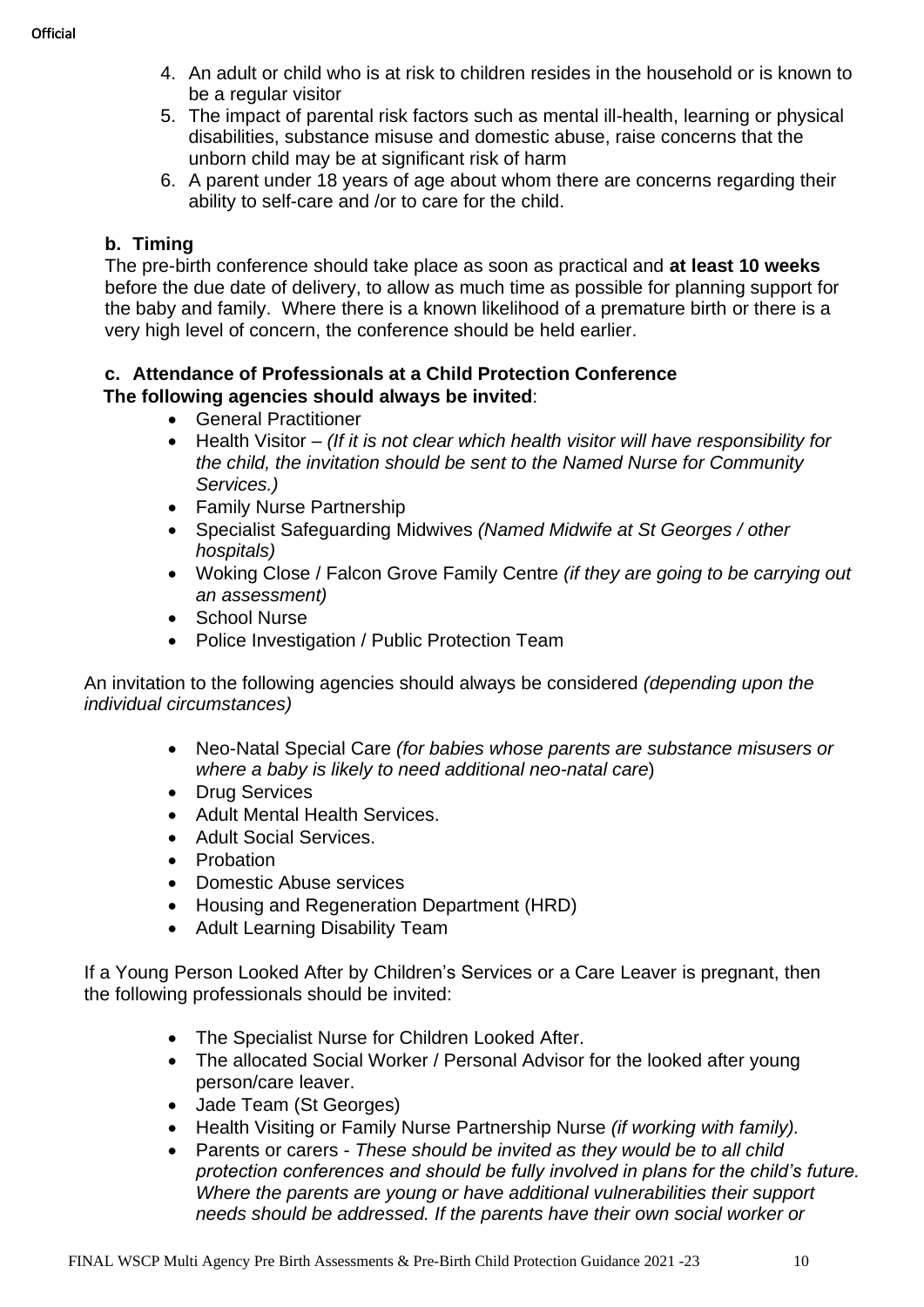*support from Adult Services or Leaving Care Service, they should also be invited.*

## **d. The Child Protection Plan**

If a decision is made that the baby needs to be the subject of a Child Protection Plan (CP Plan), the main cause for concern must determine the category of registration and a CP Plan must be outlined to commence prior to the birth of the baby. The plan must include reference to the need for a Core Group Meeting as soon as the baby is born and prior to discharge. The Core Group and the discharge planning can be combined into one meeting.

The London [Child Protection](https://www.londoncp.co.uk/index.html) Procedures and [Working Together to Safeguard Children](https://assets.publishing.service.gov.uk/government/uploads/system/uploads/attachment_data/file/779401/Working_Together_to_Safeguard-Children.pdf) (WTSC) 2018 should be followed in respect of the making and reviewing a Child Protection Plan.

#### **e. Alert Letters**

It is sometimes necessary to send 'alert letters' to other local authorities, or to all hospitals in London where it is felt that the prospective parent may present at another hospital possibly to try to avoid the involvement of Wandsworth agencies.

### **f. Missing Persons**

In the event of a pregnant parent going missing during a s47 investigation or when a prebirth CP Plan has been made, the allocated Social Worker should discuss making a missing person's report. If the pregnant parent is under 18 a missing person's report must be made.

In these circumstances an alert to other Local Authorities and hospitals must be made. For more information see:

- The London Child Protection Procedures [Children](https://proceduresonline.com/trixcms1/media/6047/children-missing-from-care-home-and-education.docx) Missing from Care, Home and [Education](https://proceduresonline.com/trixcms1/media/6047/children-missing-from-care-home-and-education.docx) (2014)
- [Children](https://www.gov.uk/government/publications/children-who-run-away-or-go-missing-from-home-or-care) who run away or go missing from home or care (2014)
- WSCP Missing [from Home and Care Protocol](https://wscp.org.uk/media/1210/missing_children_protocol.pdf) (2019)

### **g. Discharge planning Meeting**

Where a new born child is known to Wandsworth Children Social Care is to be discharged from hospital, the allocated social worker, in consultation with the professional network, will convene a discharge from hospital planning meeting to ensure that it is safe for the child to be discharged from the hospital and that plans are in place to continue to support the family. *Discharge Planning Meeting template to be used see appendix 3*

The meeting will be convened by the social worker and the relevant midwife and/or the named midwife for safeguarding at the hospital. The meeting should be attended by all relevant professionals involved in providing services for the child and parent on discharge, including the community midwife, health visitor, family nurse partnership and GP.

The meeting should look at:

• Whether a safety plan/contingency plan is in place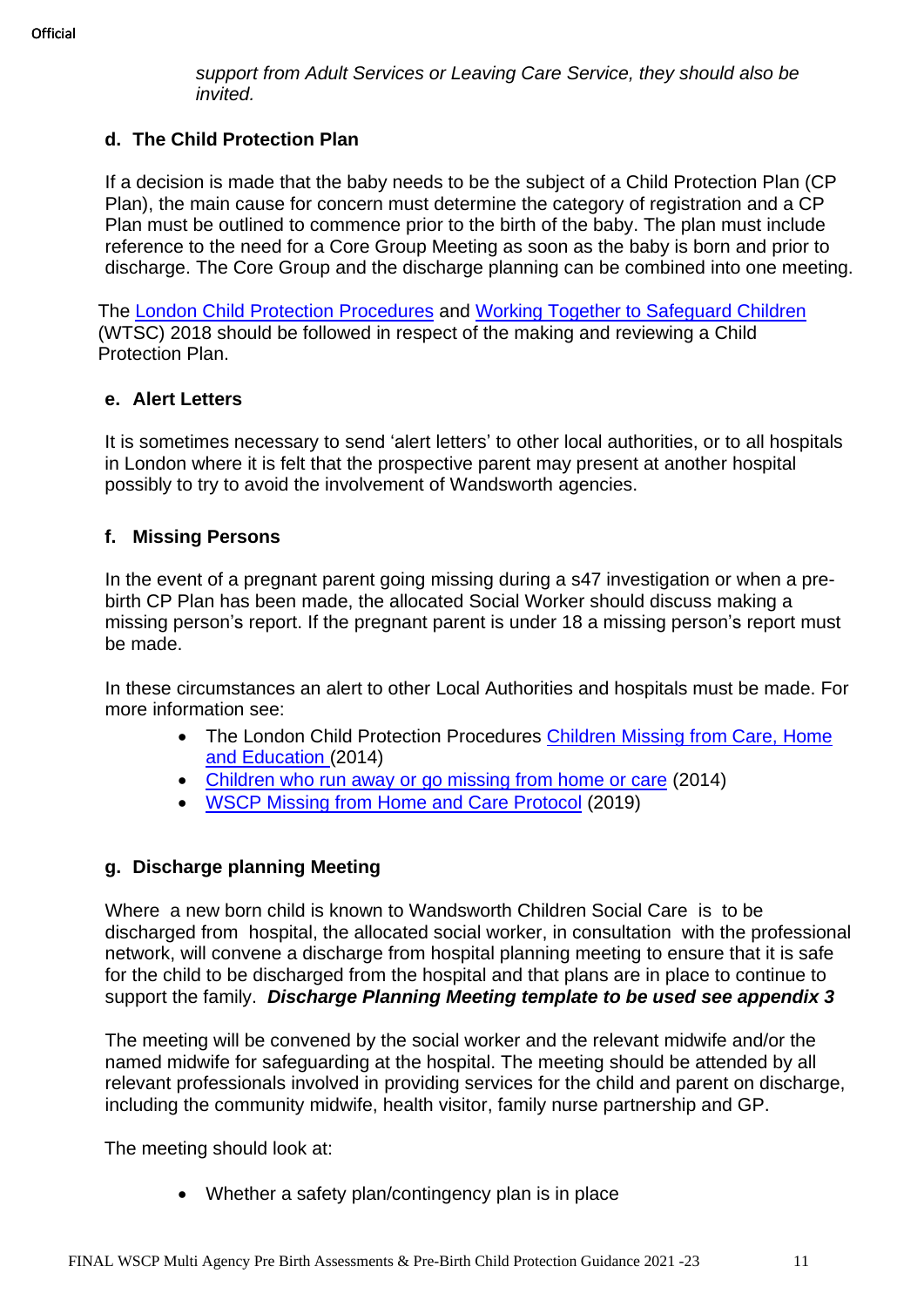- Where the child is to be placed with foster carers or with parents in a parent and baby placement for assessment and arrangements discussed at the meeting
- Where the child will be going home, suitability of the living arrangements

Where there is disagreement between medical staff and parents on the discharge plan should be escalated to the safeguarding professionals within the agency prior to discharge.

## **8. Resolving professional differences**

In the event that professionals or agencies have any disagreements in connection with this policy, this will be resolved under the WSCP escalation policy and can be found on the WSCP Website [https://wscp.org.uk/media/1329/inter\\_agency\\_escalation\\_policy](https://wscp.org.uk/media/1329/inter_agency_escalation_policy-v2.docx)[v2.docx](https://wscp.org.uk/media/1329/inter_agency_escalation_policy-v2.docx)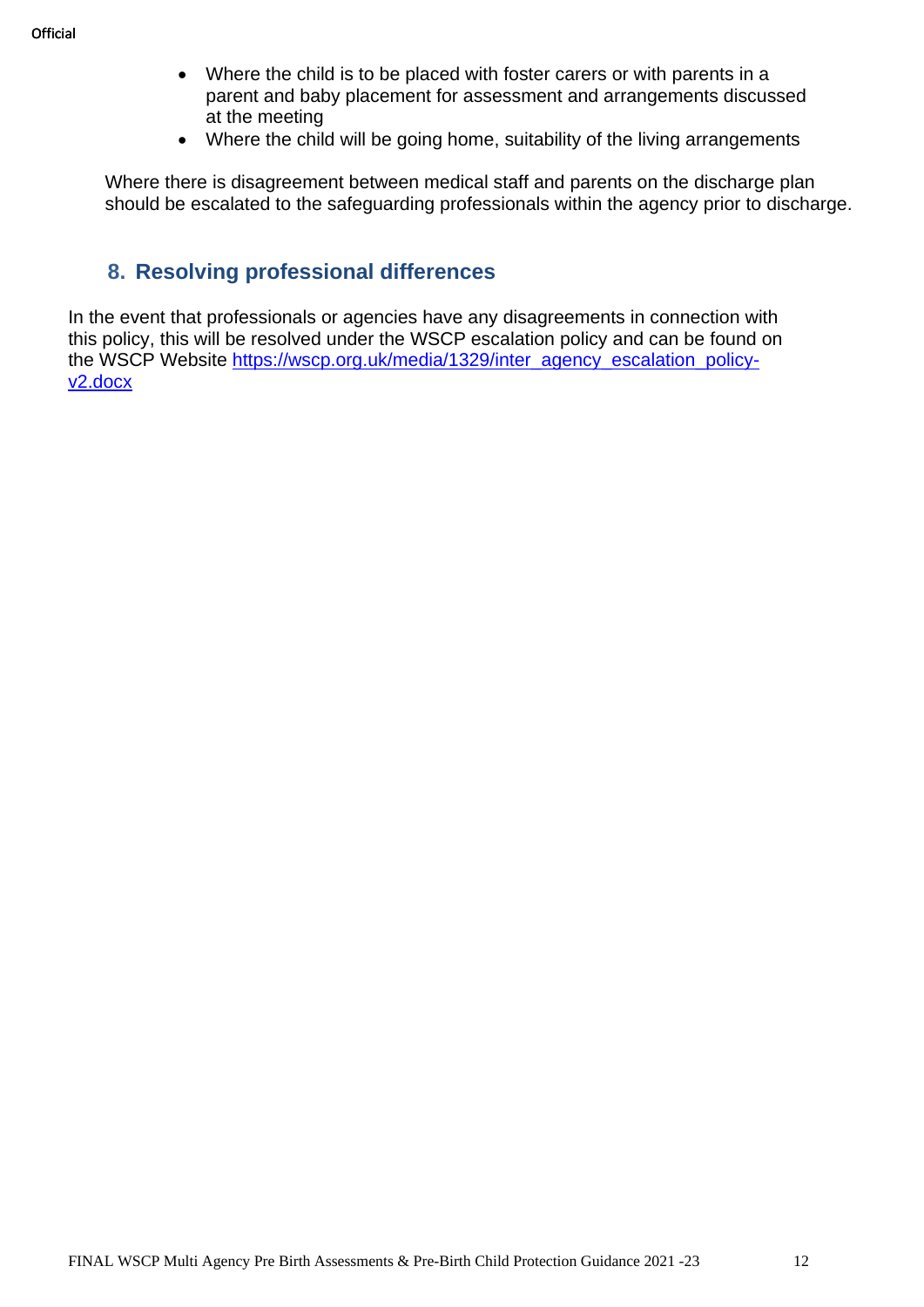# **Appendix 1. Quick referral flowchart (London CPP 2.7) \***



 \*Note that all references to 'common assessment' should read 'Early Help Assessment' for Wandsworth cases. Where professionals are unsure about making a referral, they can ask for a professional consultation with a manager in the MASH team, they should also refer to the: WSCP [Threshold](http://www.wscb.org.uk/wscb/downloads/file/227/wscb_threshold_of_need_document_v20_june_17) of Needs Guide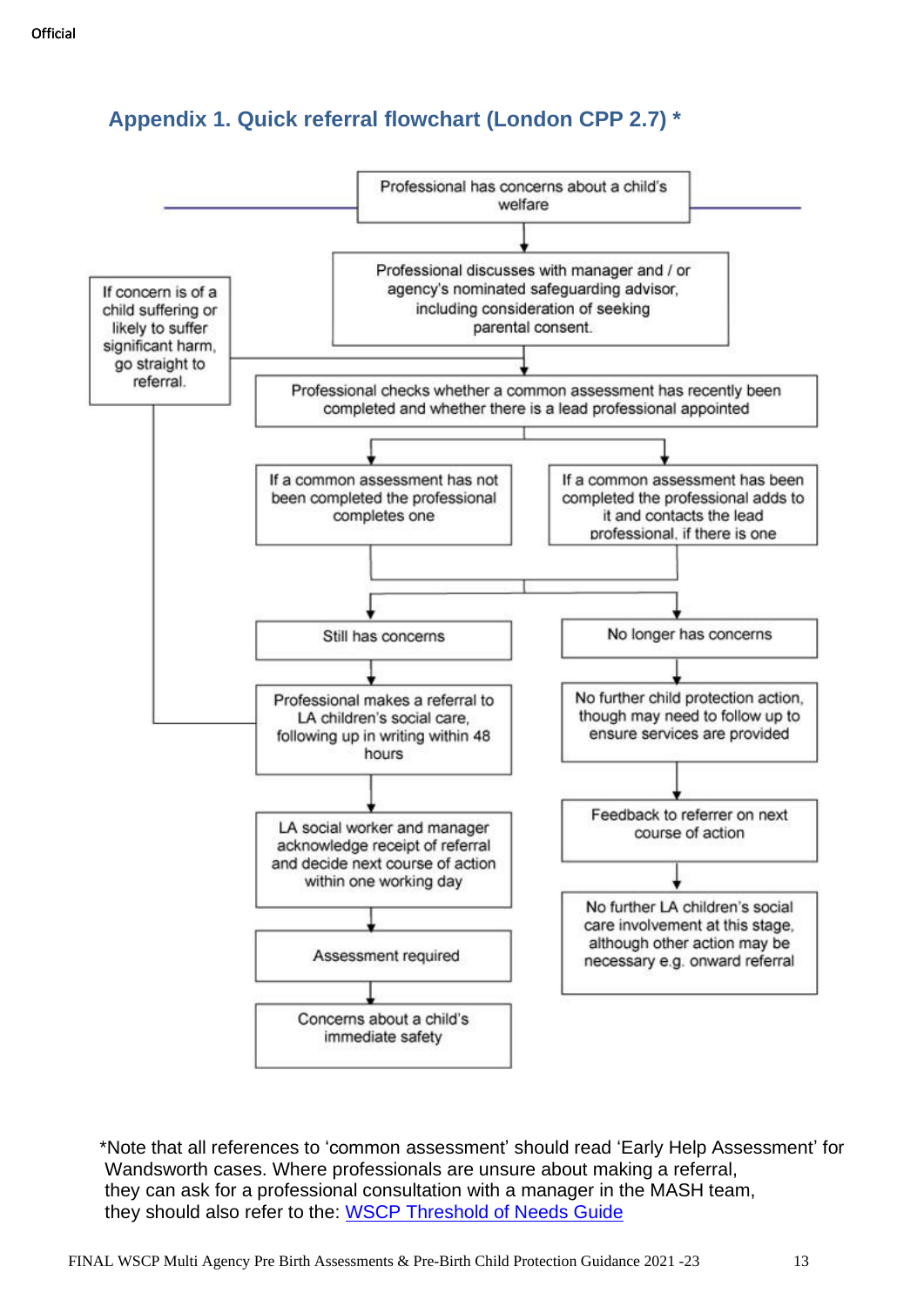## **Appendix 2. Pre-Birth Assessment Tool**

This additional guidance is provided to support Social Workers undertaking pre–birth assessments. Other professionals may also find it useful.

This tool draws extensively on the work of Martin C Calder as described in 'Unborn Children: A Framework for Assessment and Intervention' in Assessment in Child Care, Using and Developing Frameworks for Practice Russell House Publishing 2003.

Assessment is not an exact science, but can be made as sound as possible if it includes the following three elements:

- What research tells us about risk factors?
- What practice experience tells us about how parents may respond in certain circumstances?
- The practitioners' professional knowledge of this family.

Care should be taken when assessing risks to babies whose parents are themselves children. Attention should be given to:

- The needs of the young father /other parent
- What is their lived experience of own childhood/parenting?
- Are there additional psychosocial factors to take into consideration?
- Consideration of other adults in the household
- Evaluating the quality and quantity of support that will be available within the family (and extended family).
- The needs of the parent(s) and how these will be met.
- The context and circumstances in which the baby was conceived.
- The wishes and feelings of the young person who is to be a parent.

#### **Pre– Birth Assessment**

The list below should not act as an assessment "script" but as a support for conversation and consideration for assessment. The basis of the assessment should be:

## **1. Summary of child and family history, including any previous or current professional involvement**

Social history

- Experience of being parented (positive/negative memories, both carers even if they don't live together, parental relationships).
- Experiences of being parented as a child /adolescent (abuse, neglect, care/control/ history of adverse childhood experience or trauma).
- Education / employment
- Previous history of child protection intervention (convictions especially members of extended family, unsubstantiated allegations, court findings, previous Child Safeguarding Practice Reviews (CSPR, Local CSPR or Serious Case Review)
- Parents' understanding of their own cultural/family narrative around childbirth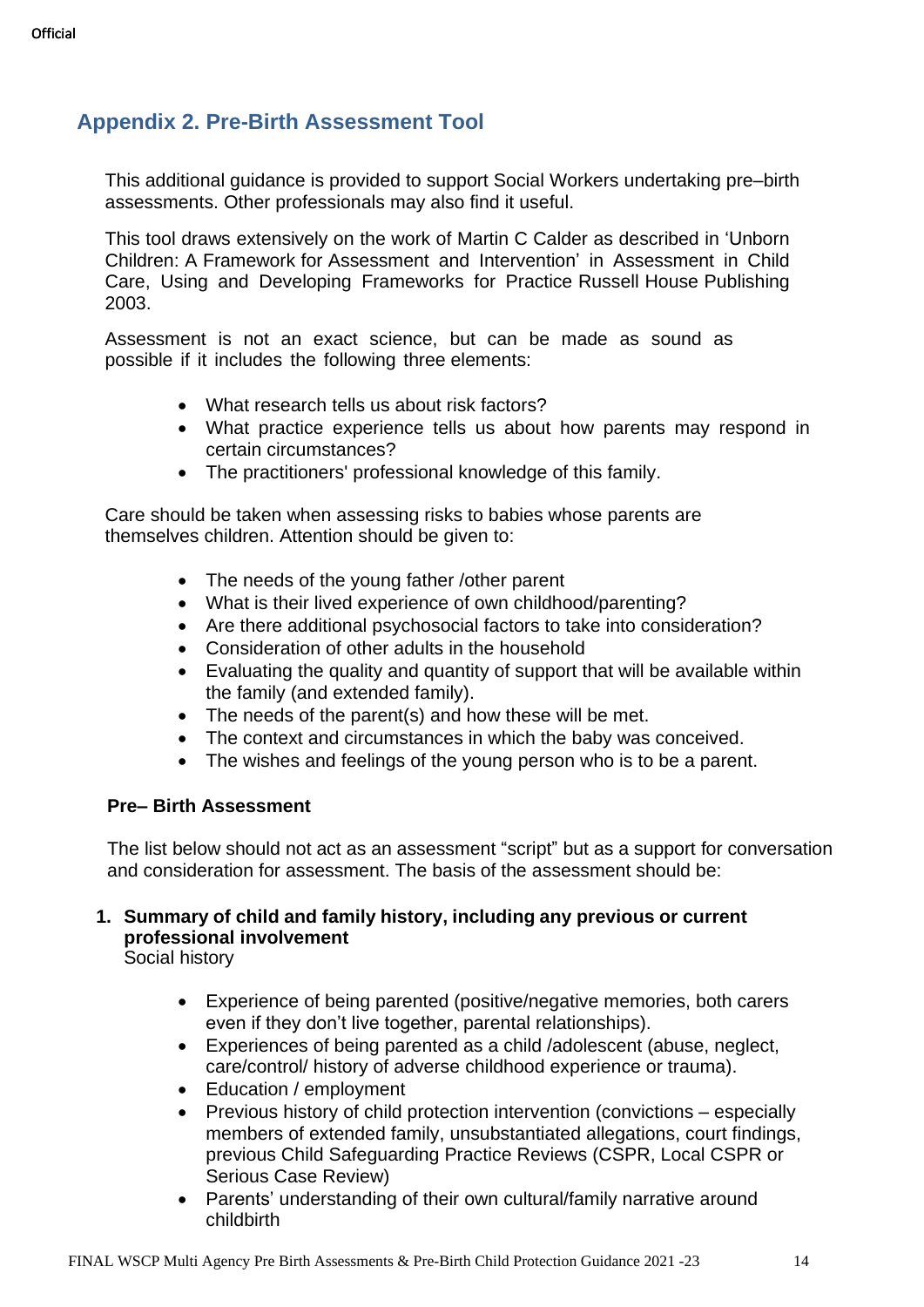- Influence of significant others about being pregnant and how they have handled or responded to these perceptions.
- What is the cultural narrative around early pregnancy (teen parent)?
- Support network and what does this really look like in the context of the pregnancy
- What are the views of other adult family members?
- Is there familial history of significant /severe mental ill health. Perinatal mental ill health associated with the post-partum period?

#### **2. Communication**

- English not spoken or understood/ interpreter required.
- Deafness (partial/profound, interpreter required).
- Blindness.
- Speech impairment.
- Learning needs confirmed / assessed

#### **3. It is important to ascertain the parents' feelings towards the current pregnancy and the new baby including:**

- Is the pregnancy wanted or not?
- Is the pregnancy planned or unplanned?
- Is this child the result of sexual assault/ coercion or abuse?
- Was termination of pregnancy considered?
- Bonding with the pregnancy and baby
- Is domestic abuse an issue in the parents' relationship?
- Does the perception of the unborn child raise concerns?
- Have they sought appropriate antenatal care?
- Are they aware of the unborn baby's needs and able to prioritise them?
- Do they have realistic plans in relation to the birth and their care of the baby and what does this look like?

*Practitioners should attempt to build up a clear history from the parents of their previous experiences in order to ascertain whether there are any unresolved conflicts and to identify the meaning any previous children had for them and their feelings towards the unborn baby.*

#### **4. History of being responsible for children**

- Unsubstantiated Allegations/Convictions re: offences against children
- Subject of CP plan / CiN plan
- CP concerns and previous assessments
- Court findings
- Care proceedings and/or children removed
- Category and level of abuse
- Ages and genders of children
- Is responsibility appropriately accepted?
- What do previous risk assessments say? Take a fresh look at these – including assessments re: non-abusing parents.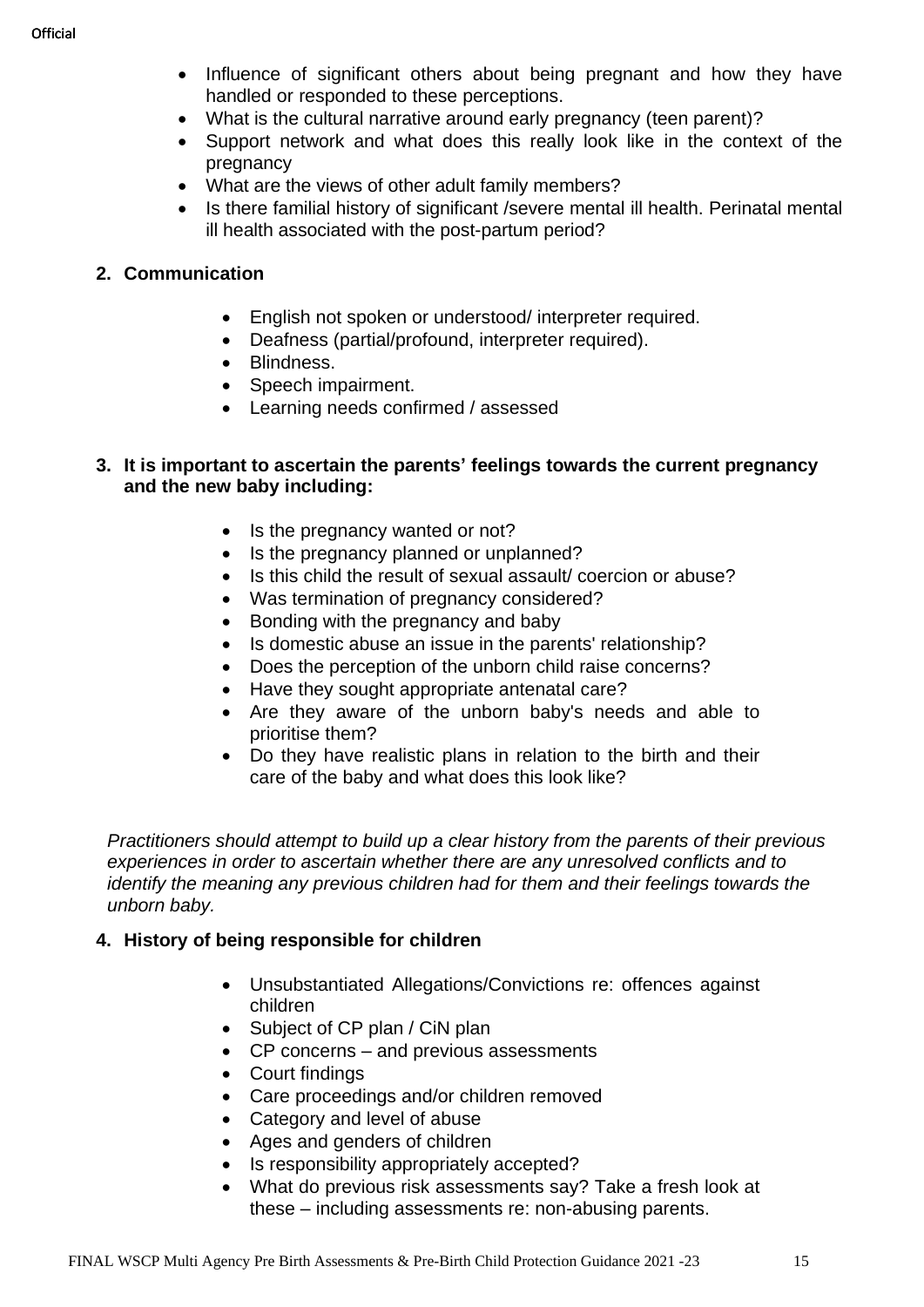- What is the parent's understanding of the impact of their behaviour on the child?
- What is different about now?
- **5. It will be particularly important to ascertain the parent(s) views and attitudes towards any previous children who have been removed from their care, or where there have been serious concerns about the parenting practices. Relevant questions might include:**
	- Do the parent(s) understand and give a clear explanation of the circumstances in which the abuse occurred?
	- Do they accept responsibility for their role in the abuse?
	- Do they blame others?
	- Do they blame the child?
	- Do they acknowledge the seriousness of the abuse?
	- Did they accept any treatment/counselling?
	- What was their response to previous interventions? E.g. genuinely attempting to cooperate or lack of clarity and engagement
	- What has changed for each parent since the child was abused and/or removed?
	- Context and circumstances of conception
- **6. In cases where a child has been removed from a parent's care because of sexual abuse there are some additional factors, which should be considered. These include:**
	- The ability of the perpetrator to accept responsibility for the abuse *(this should not be seen as lessening the risk for additional children);*
	- The ability of the non-abusing parent to protect.

The fact that the child has been removed from their care suggests that there have been significant problems in these areas and pre-birth assessment will need to focus on what has changed and the prospective parent(s) current ability to protect.

#### **7. Relevant questions when undertaking a pre-birth assessment when previous sexual abuse has been the issue include:**

- The circumstances of the abuse: e.g. was the perpetrator in the household?
- Was the non-abusing parent present?
- What relationship/contact does the parents have with the perpetrator?
- How did the abuse come to light? E.g. did the non-abusing parent disclose or conceal; did the child tell; did professionals suspect?
- Did the non-abusing parent believe the child? Did they need help and support to do this?
- What are current attitudes towards the abuse? Do the parents blame the child/see it as her/his fault?
- Has the perpetrator accepted full responsibility for the abuse? How is this demonstrated? What treatment did he/she have?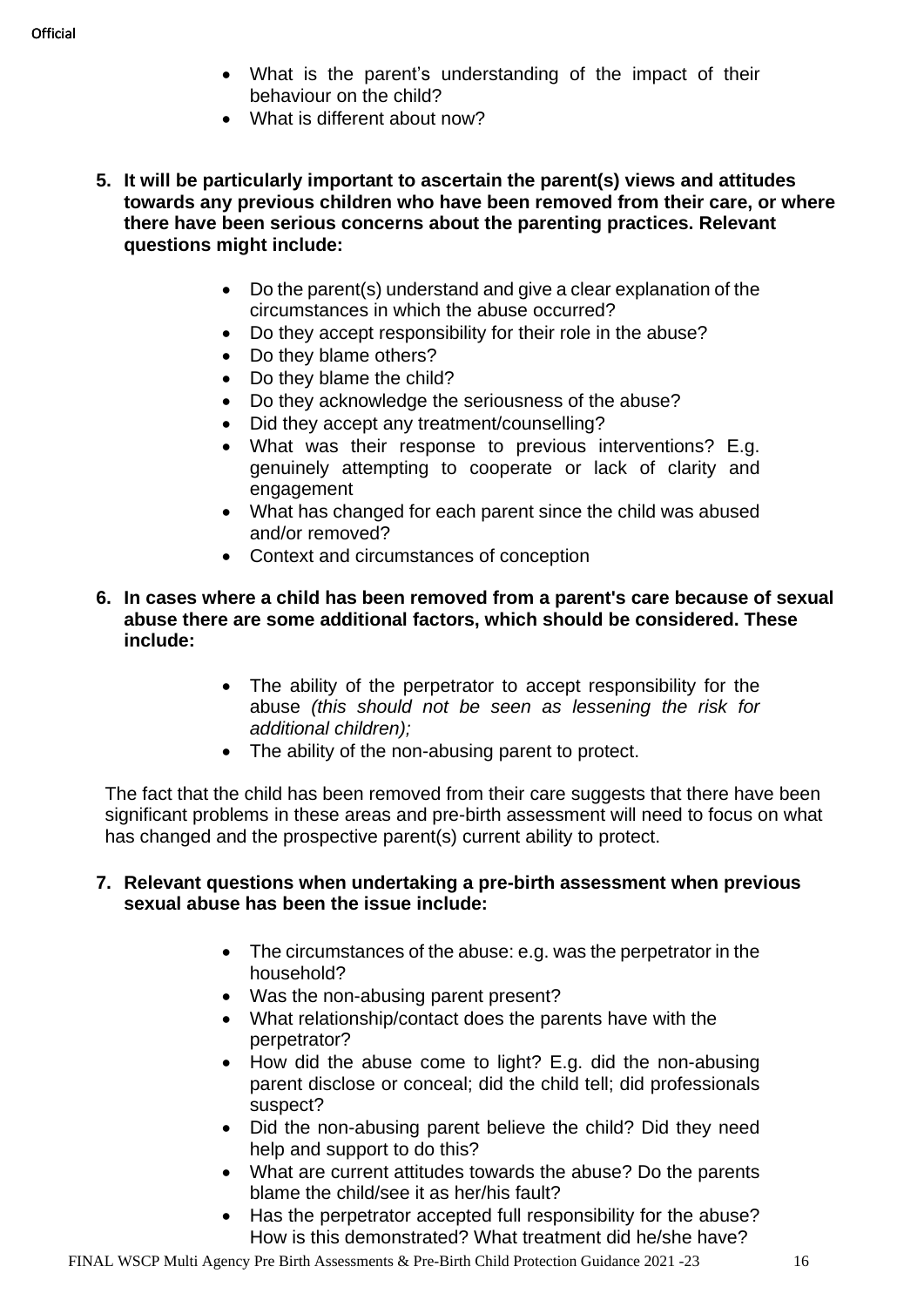- Who else in the family/community network could help protect the new baby?
- How did the parent(s) relate to professionals? What is their current attitude?

 NB: In circumstances where the sexual abuse perpetrator is the prospective father/parent living in the household, where there is no acknowledgement of responsibility, where the non-abusing parent blames the child and there is no prospect of effective intervention within the appropriate time-scale, then confidence in the safety of the new born baby and subsequent child will be poor.

Circumstances where the perpetrator is convicted of posing a risk to children and is already living in a family with other children, (albeit with social work involvement), should not detract from the need for a pre-birth assessment. **In all assessments it is important to maintain the focus on both prospective parents and any other adults living in the household and not to concentrate solely on the parents.**

### **8. The unborn child's health and development**

Ante-natal care: medical and obstetric history (to be provided by midwifery)

- Confirmation of pregnancy (planned or unplanned?)
- First ante-natal appointment (late booking)
- Engagement with maternity services including GP and midwife-led care (MLC)
- Feelings of parent about being pregnant/feelings of partner/putative father
- Previous obstetric history (including miscarriages, terminations, still birth)
- **9. Parenting of the child / young person** Relationships
	- History of relationships of adults, current status, positives and negatives
	- Violence
	- Who will be main carer for the baby?
	- Parents expectation regarding each other's parenting capacity and parenting of existing children

### **10.Is there anything regarding "relationships" that seems likely to have a significant negative impact on the child?**

Detail should be obtained about:

- Nature of any violent/abusive incidents
- Their frequency and severity
- Information on what triggers violent incidents
- The non-abusing/non-violent parent's recognition of the potential risks as a result of the history of or current domestic abuse/violent behaviour.
- Teenage pregnancy gangs, sexual exploitation, criminal exploitation

### **11.Dependency on partner**

- Choice between partner and child
- Role of child in parent's relationship
- Level and appropriateness of dependency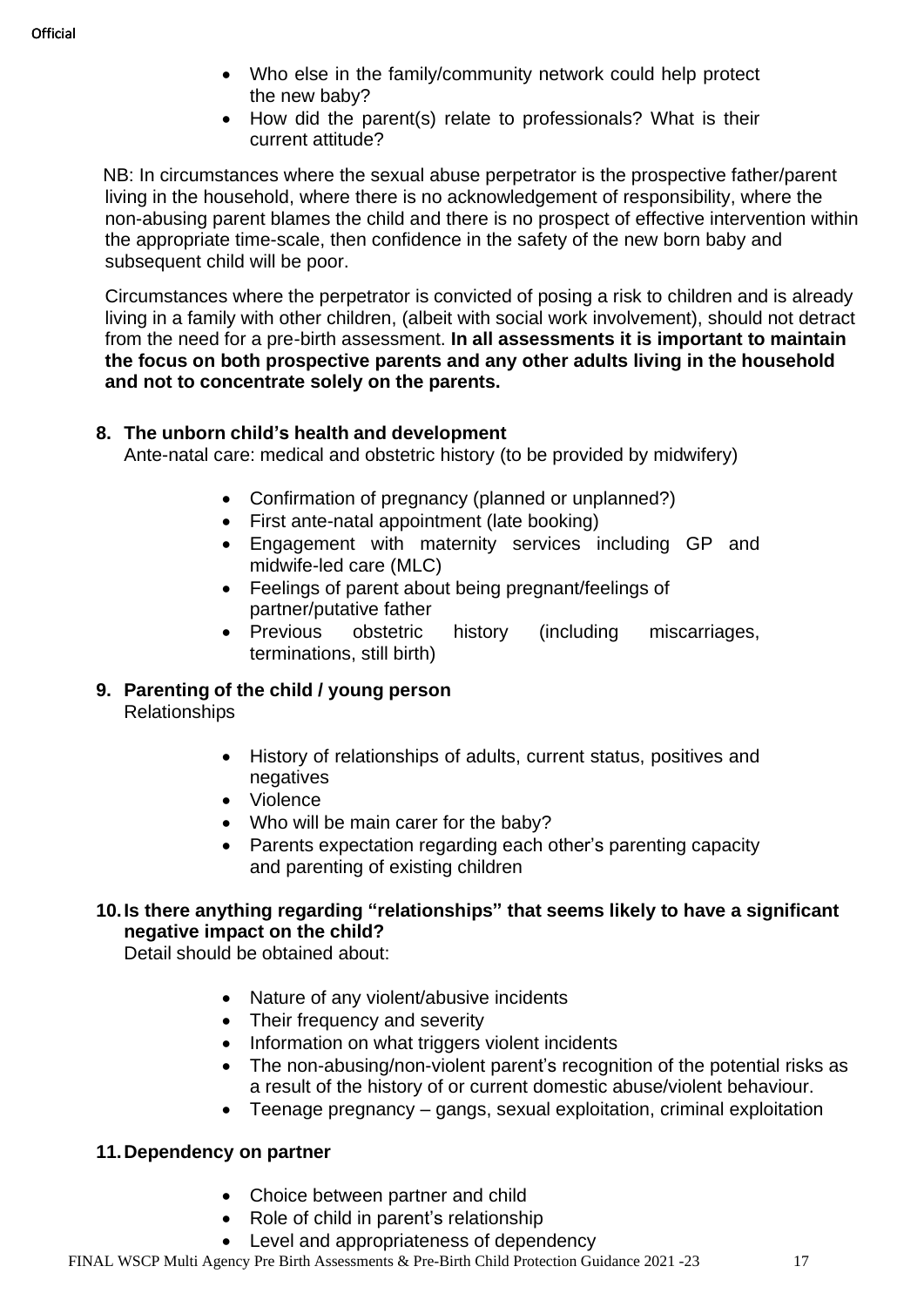### **12.Behaviour**

- Violence to partner and/or violence to others?
- Violence to any child
- Drug misuse and/or alcohol misuse
- Offending behaviour (nature/number of criminal convictions / unsubstantiated allegations)
- Chaotic (or inappropriate) lifestyle

#### **13.Abilities of Parent's**

- Physical health
- Emotional health (including self-control)
- Suspected learning needs
- Knowledge and understanding re: children and childcare
- Knowledge and understanding of concerns / this assessment

#### **14.Ability and willingness to address issues identified in assessment**

- Violent behaviour
- Drug misuse / alcohol misuse
- Mental ill health problems
- Reluctance to work with professionals
- Poor parenting skills or lack of knowledge
- Criminal behaviour
- Poor family relationships
- Unresolved issues from childhood that impacts on parenting
- Poor personal hygiene
- Lack of awareness of danger

#### **15.Attitude to professional involvement**

Is there anything re "attitudes to professional involvement" that seems likely to have a significant negative impact on the child?

- Previously  $-$  in any context
- Currently regarding this assessment
- Currently regarding any other professionals

#### **16.Attitudes and beliefs re: convictions / findings (or suspicions/allegations)**

- Understood and accepted
- Issues addressed
- Responsibility accepted lack of insight into the concerns and risk

### **17.Planning for the future**

- Realistic and appropriate expectations
- Unrealistic, inappropriate expectations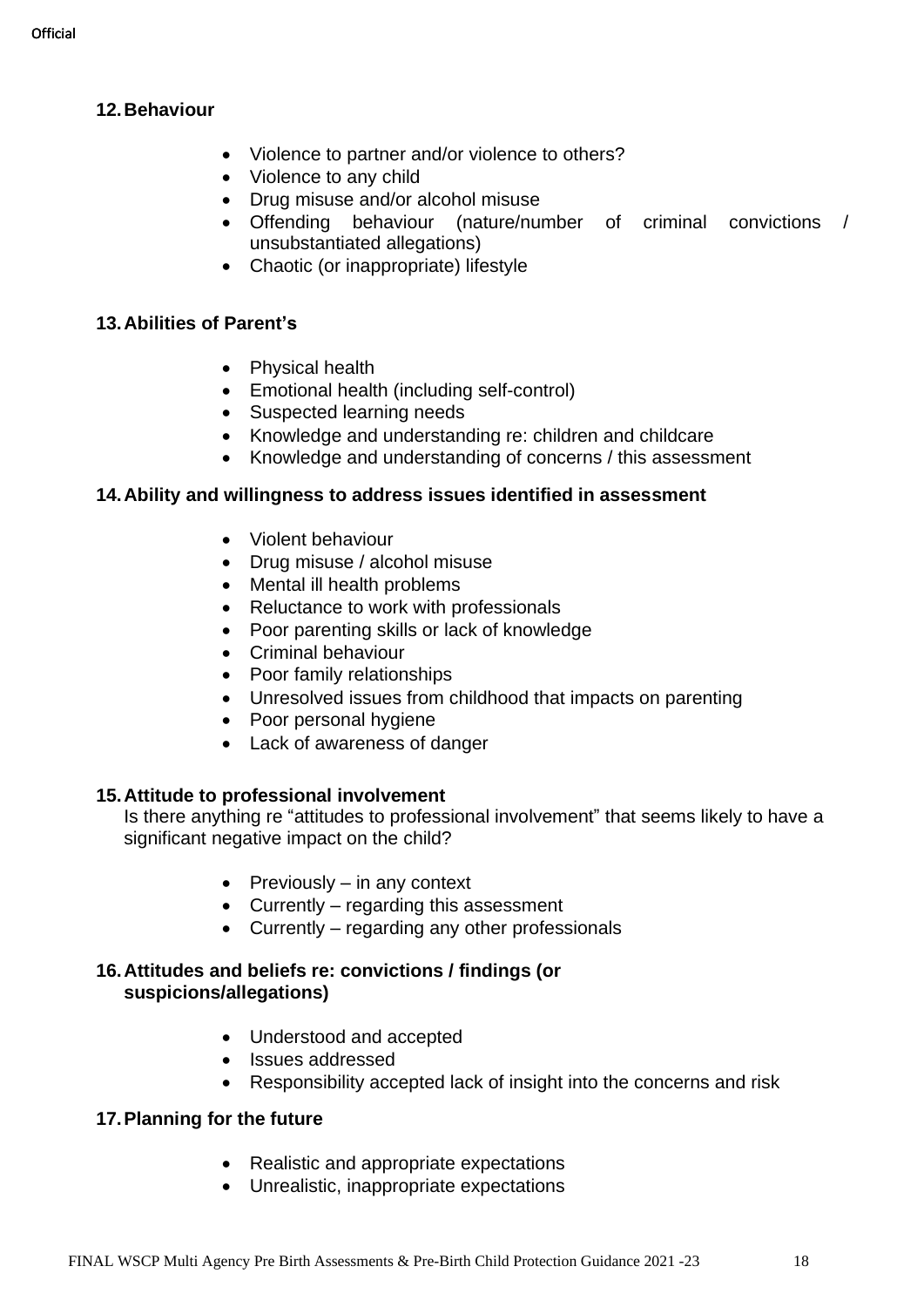#### **18.Specific issues of concern**

(domestic violence, alcohol and/or substance misuse, chronic mental ill health difficulties, significant learning difficulties etc.)

- Medicine/drugs prescribed or otherwise used before and/or during pregnancy
- Chronic/acute medical conditions or surgical history
- Mental ill health history especially depression and self-harming
- **19.Mental health** *–* Parental mental illness does not necessarily have an adverse impact on a child's developmental needs, but it is essential to always assess its implications for each child in the family. Many children whose parents have mental ill health may be seen as children with additional needs requiring professional support, and in these circumstances the need for an early help assessment should be considered. Where a parent has enduring and/or severe mental ill health, children in the household are more likely to suffer significant harm. Significant harm is defined as a situation where a child is likely to suffer a degree of harm which is such that it requires a compulsory intervention by child protection agencies into the life of the child and their family.

#### **19.1. A child likely to suffer significant harm or whose well-being is affected could be a child:**

- Who features within parental delusions;
- Who is involved in his / her parent's obsessional compulsive behaviours;
- Who becomes a target for parental aggression or rejection;
- Who has caring responsibilities inappropriate to his / her age (see *[Young Carers](https://www.londoncp.co.uk/young_carers.html)*);
- Who may witness disturbing behaviour arising from the mental illness (e.g. self-harm, suicide, uninhibited behaviour, violence, homicide);
- Who is neglected physically and / or emotionally by an unwell parent;
- Who does not live with the unwell parent, but has contact (e.g. formal unsupervised contact sessions or the parent sees the child in visits to the home or on overnight stays);
- Who is at risk of severe injury, profound neglect or death;

Or s/he could be an unborn child:

• Of a pregnant parent with any previous major mental disorder, including disorders of schizophrenic, any affective or schizo-affective type; also, severe personality disorders involving known risk of harm to self and / or others.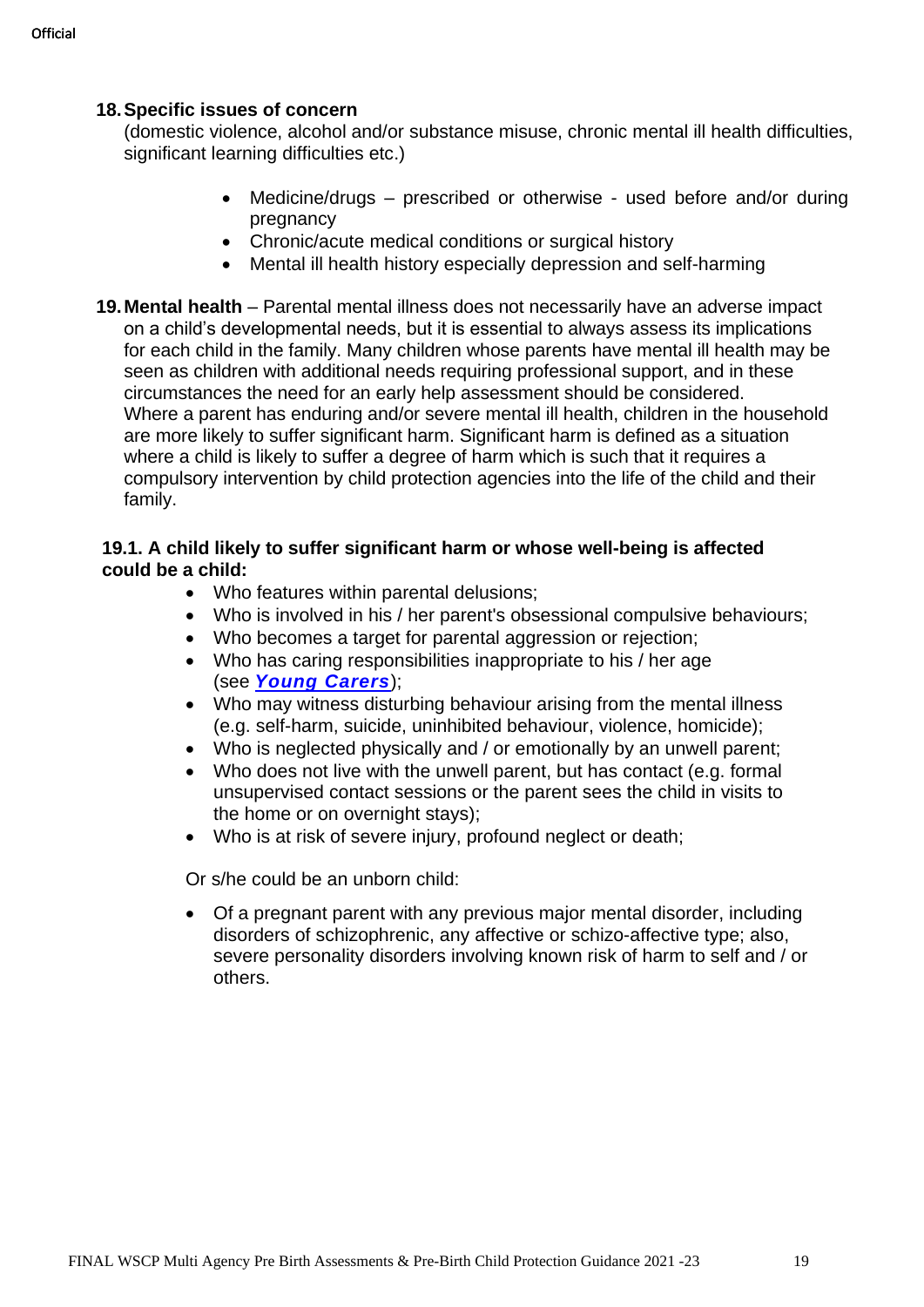### **19.2 The following factors may impact upon parenting capacity and increase concerns that a child may be suffering, or likely to suffer, significant harm:**

- History of mental health problems with an impact on the sufferer's functioning;
- Unmanaged mental health problems with an impact on the sufferer's functioning;
- Maladaptive coping strategies;
- Misuse of drugs, alcohol, or medication;
- Severe eating disorders;
- Self-harming and suicidal behaviour;
- Lack of insight into illness and impact on child, or insight not applied;
- Non-compliance with treatment;
- Poor engagement with services;
- Previous or current compulsory admissions to mental health hospital;
- Disorder deemed long term 'untreatable', or untreatable within time scales compatible with child's best interests;
- Mental health problems combined with domestic abuse and / or relationship difficulties;
- Mental health problems combined with isolation and / or poor support networks;
- Mental health problems combined with criminal offending (forensic);
- Non-identification of the illness by professionals (e.g. untreated postnatal depression can lead to significant attachment problems);
- Previous referrals to LA children's social care for other children.

## **20.Drug and Alcohol** *(information can be provided by Drug and Alcohol Services)*

Is there anything regarding "drug and alcohol misuse" that seems likely to have a significant negative impact on the child?

- Acknowledgement of the drug/alcohol misuse
- Details of substance used/preference; cost, how is money obtained?
- Storage of drugs, paraphernalia and/or alcohol
- Duration and pattern of usage/addiction (experimental, recreational, chaotic, dependent)
- Health implications and risks (incl. HIV, Hep B and C)
- Engagement with Drug and Alcohol services (committed, tokenistic, realistic etc.)
- Drug/alcohol screening
- Detox (community/residential, success or otherwise)
- Behaviour (presenting as passive, aggressive, resistant to support etc.)
- Extent of involvement in local drug culture
- Is there a drug free parent, supportive partner or relative?
- Could other aspects of drug use constitute a risk to children (e.g. conflict with or between dealers, exposure to criminal activities related to drug use)?

#### **21. Learning disabilities** *(information can be provided by Adult Learning Difficulty Team and [London CPP Parenting Capacity and Learning Disabilities](https://proceduresonline.com/trixcms1/media/6095/parenting-capacity-and-learning-disabilities.docx)*

 **21.1** Parental learning disabilities do not necessarily have an adverse impact on a child's developmental needs, but it is essential to always assess the implications for each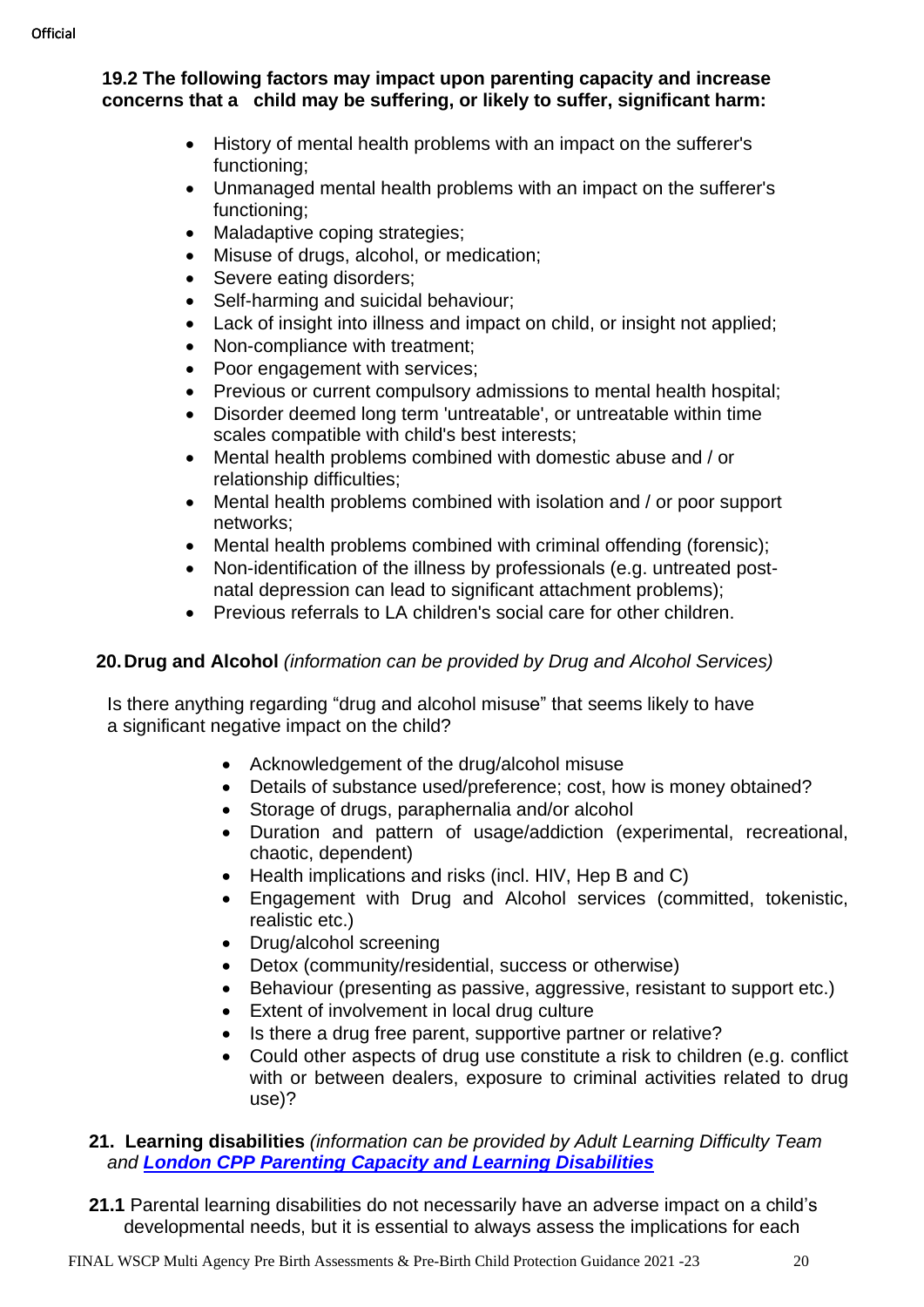**Official** 

child in the family. Parents with learning disabilities may need support to develop the understanding, resources, skills and experience to meet the needs of their children. Such support is particularly necessary where the parent/s experience the additional stressors of:

- Social exclusion;
- Having a disabled child (see [Disabled Children Procedure\)](https://www.londoncp.co.uk/disabled_ch.html);
- Experiencing domestic abuse (see [Safeguarding Children Affected by](https://www.londoncp.co.uk/sg_ch_dom_abuse.html)  [Domestic Abuse Procedure\)](https://www.londoncp.co.uk/sg_ch_dom_abuse.html);
- Having poor mental health (see [Parenting Capacity and Mental Illness](https://www.londoncp.co.uk/par_cap_ment_illness.html)  [Procedure\)](https://www.londoncp.co.uk/par_cap_ment_illness.html);
- Having substance misuse problems (see [Parents who Misuse Substances](https://www.londoncp.co.uk/par_misuse_subtance.html)  [Procedure\)](https://www.londoncp.co.uk/par_misuse_subtance.html);
- Having grown up in care (see [Children Living Away from Home Procedure,](https://www.londoncp.co.uk/ch_living_away.html#fost_care)  [Foster care](https://www.londoncp.co.uk/ch_living_away.html#fost_care) and [Children Living Away from Home Procedure, Residential](https://www.londoncp.co.uk/ch_living_away.html#resid_care)  [care](https://www.londoncp.co.uk/ch_living_away.html#resid_care)).

In most cases it is these additional stressors, when combined with a parent's learning disability that are most likely to lead to concerns about the care their child/ren may receive.

Where a parent has enduring and/or severe learning disabilities, children in the household are more likely to suffer significant harm through emotional abuse, and /or neglect, but also through physical and /or sexual abuse.

#### **21.2 The following factors may contribute to a child having suffered, or being more likely to suffer, significant harm:**

- Children of parents with learning disabilities are at increased risk from inherited learning disability and more vulnerable to psychiatric disorders and behavioural problems, including alcohol / substance misuse and selfharming behaviour;
- Children having caring responsibilities inappropriate to their years placed upon them, including looking after siblings (see **[Young Carers Procedure](https://www.londoncp.co.uk/young_carers.html)**);
- Neglect leading to impaired growth and development, physical ill health or problems in terms of being out of parental control;
- Mothers with learning disabilities may be targets for men who wish to gain access to children for the purpose of sexually abusing them.

**21.3 LA children's social care, vulnerable adult's services and other agency services must undertake a multi-disciplinary assessment including a specialist learning disability and other assessments, to determine whether parents with learning disabilities require support to enable them to care for their child/ren. Such assessments will also assist in considering whether the level of learning disability is such that it may impair the health or development of the child for an adult with learning disabilities to be the primary carer. Assessments should also consider:**

- The parent's intellectual functioning (cognitive ability)
- The parents' ability to learn to respond to the needs of their child and the timescale over which this learning is required to take place, will be an important aspect of the assessment
- Psychological factors impacting on parenting ability, e.g., loss, mental illness, emotional issues resulting from trauma
- Functional assessment (living skills assessment) may be required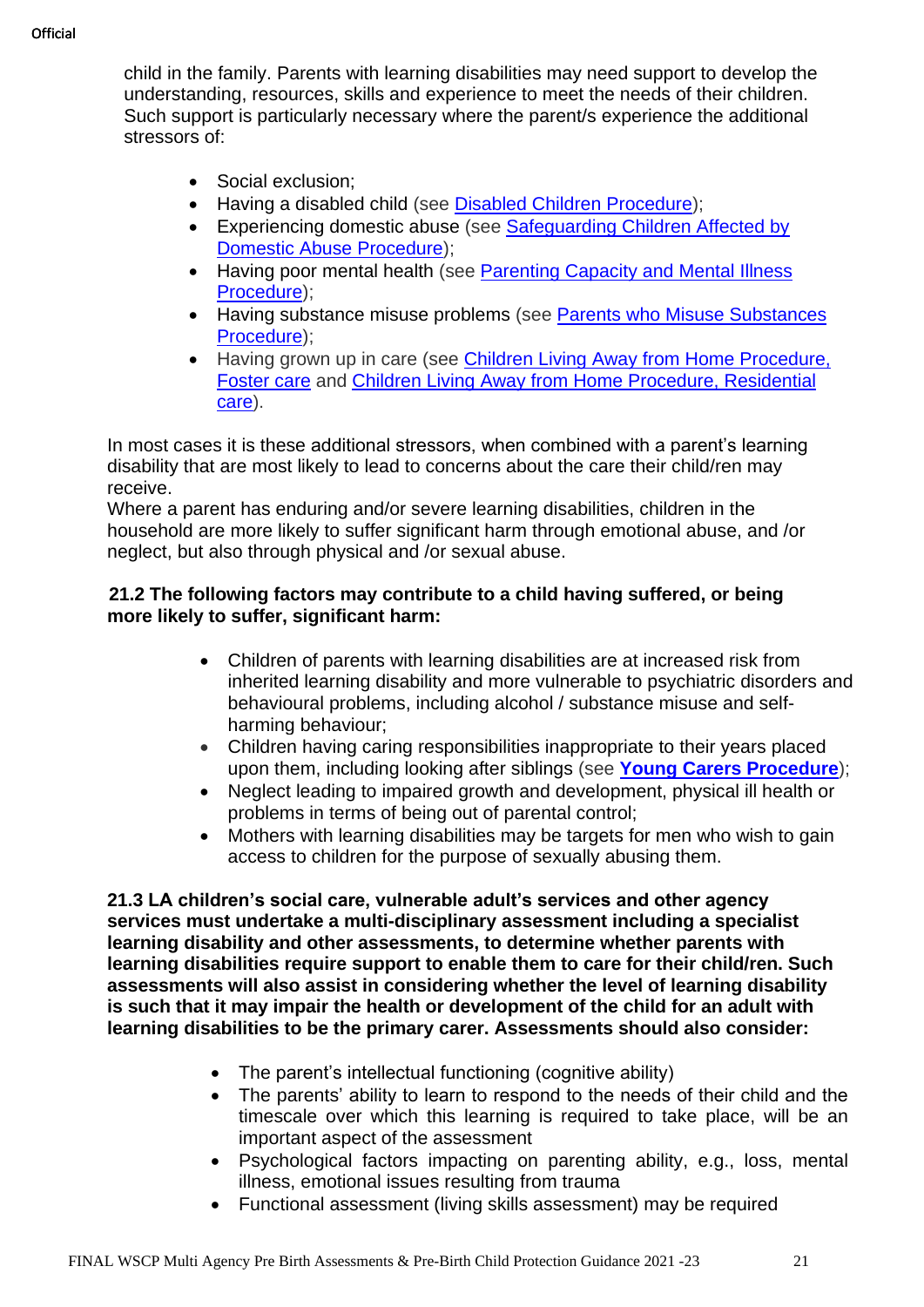• Some parents with learning difficulties may not recognise that they are pregnant, and this should be considered if there are suspicions that they are concealing or have concealed a pregnancy.

#### **22. The unborn child's home and community**

#### **22.1. Circumstances**

- Unemployment / employment
- Finances including benefits, any debts
- Inadequate housing / homelessness
- Social isolation

#### **22.2. Home conditions**

- Chaotic (including frequency of people coming and going)
- Children regularly left in care of friends/acquaintances
- Health risks / insanitary / dangerous
- Over-crowded
- Safe sleeping arrangements (Co-sleeping)

#### **22.3. Support**

- From extended family/friends
- From professionals
- From other sources
- Nature of support; available over a meaningful timescale, likely to enable change, effectiveness in addressing immediate concerns

#### **23. Diversity / Culture**

• Impact diversity or culture may have that may increase or reduce risk

This list is not exhaustive. There will be issues for individual cases that require social workers and other practitioners to gather information about history and review past risk factors.

### **24. Social Worker's analysis of the current situation**

 **24. 1** A sound analytical assessment will provide a good picture of the child, their parent/s/carers and their story. Use the analysis to give the reader an understanding of why the assessment is being undertaken and be clear about the individual unborn child's needs. Consider the seriousness of the needs identified and be clear about what success will look like and what will happen/impact on the child if the outcomes are not achieved (danger statement).

 **24.2** State clearly what work will be done to support the family to make the changes they need to make?

Base these thoughts around a signs of safety approach, what are we worried about? What is working well and what needs to happen? What might 'get in the way' of success (complicating factors).

 **24.3. Use your analysis to show your understanding of the family history and the way that the history may have contributed; remain curious include an analysis of what we don't yet know/ gaps in information and adopt an open-minded and inquisitive approach – i.e.: is this the only way of understanding this? Make explicit the**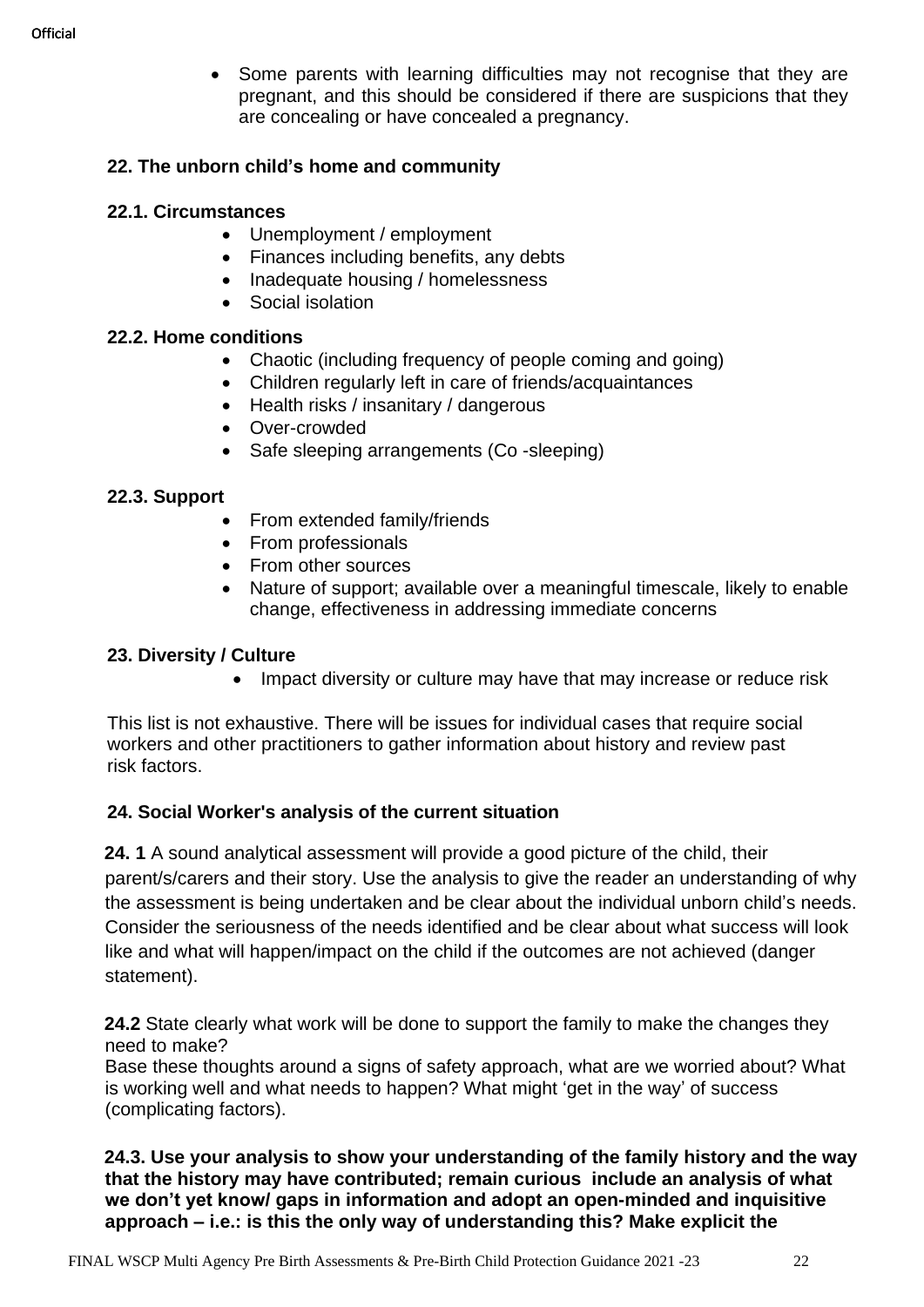#### **underpinning knowledge (i.e.: child development knowledge, attachment etc.) and the prediction about the likely impact on the child if the identified needs are not met.**

Show 'your working';

How you have used the information available to reach certain conclusions? Be free of jargon, especially words and phrases that will mean little to the family.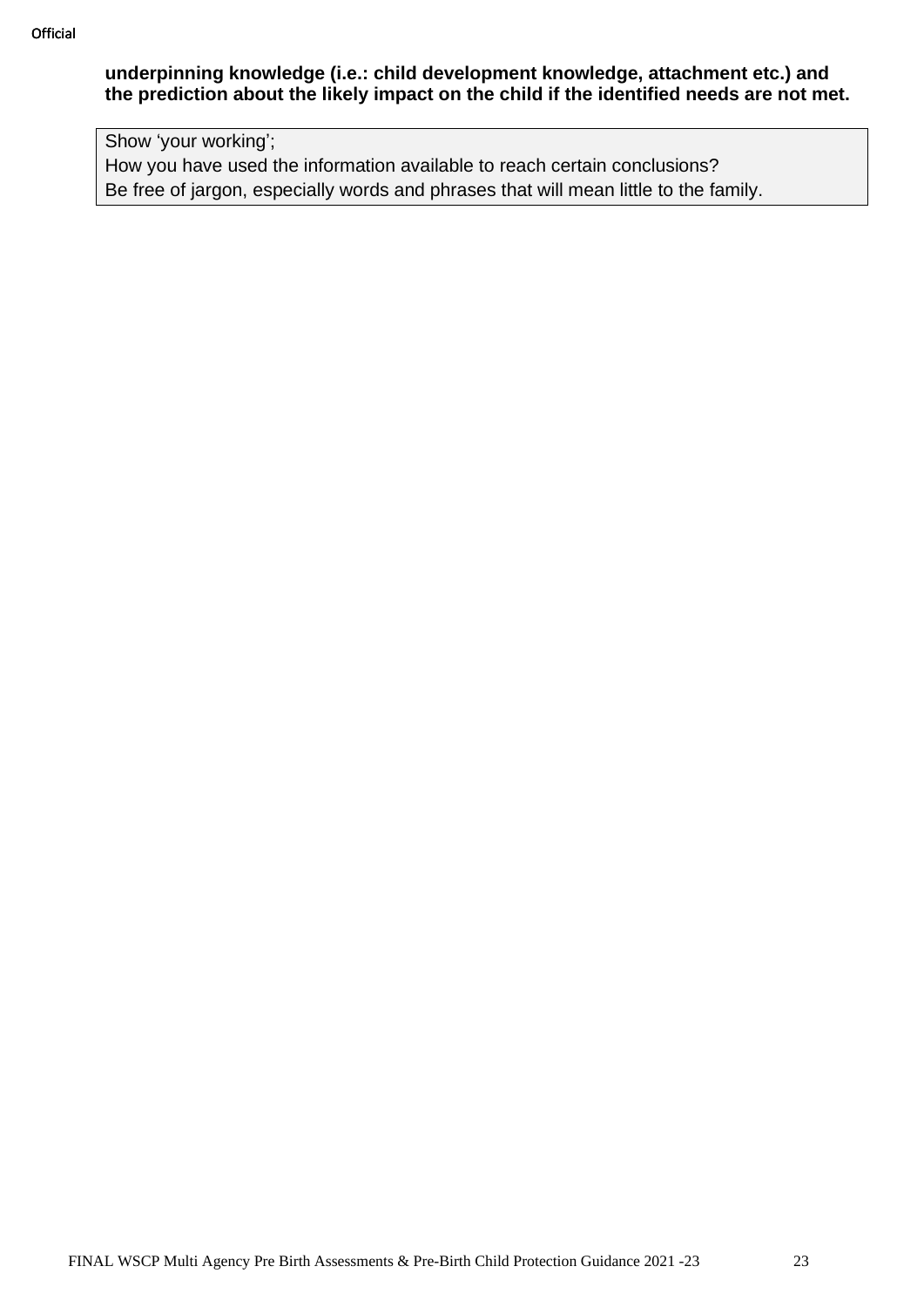## **Appendix 3. Multi-agency Discharge Planning Meeting Record**

A discharge planning meeting will be convened by the hospital to ensure that it is safe for the child to be discharged from the hospital and that plans are in place to continue to support the family. The meeting should be attended by all relevant professionals involved in providing services for the child and parent on discharge.

If a Core group meeting is planned, then the discharge and core group meeting should be combined as one meeting.

Any case where there is disagreement between medical staff and parents on the discharge plan are to be escalated to the safeguarding professionals within the agency prior to discharge.

Concerns about consent to share information by the parents should not be a barrier to the professional network and guidance should include advice about how to overcome any barriers which may arise as a result of consent issues.

Under GDPR and Data Protection Act 2018 **you may share information without consent if, in your judgement, there is a lawful basis to do so, such as where safety may be at risk**. When you are sharing or requesting personal information from someone, be clear of the basis upon which you are doing so.

#### **Multiagency Maternity Discharge Planning Meeting Record**

| <b>Child's Name</b>   |                                                  | Click here to enter text. DOB Click here to enter text.                      |
|-----------------------|--------------------------------------------------|------------------------------------------------------------------------------|
| <b>Child's NHS No</b> | Click here to enter text.                        |                                                                              |
| <b>Mother's Name</b>  |                                                  | Click here to enter text. DOB Click here to enter text.                      |
|                       | <b>Mother's NHS No Click here to enter text.</b> |                                                                              |
|                       |                                                  | <b>Father's Name</b> Click here to enter text. DOB Click here to enter text. |

**Does Father have Parental Responsibility? Click here to enter text.**

**Ethnicity of the child/parents Click here to enter text.**

**Discharge address: Click here to enter text. Is this the family's actual address- (if not state type of residence) Click here to enter text.**

**Contact number: Click here to enter text.**

**Date of Meeting Click here to enter text. Place of Meeting Click here to enter text.**

**Meeting Chair Click here to enter text. Meeting minute taker Click here to enter text.**

| Name of attendee          | <b>Role of attendee</b>   | <b>Email / Phone Number</b> |
|---------------------------|---------------------------|-----------------------------|
| Click here to enter text. | Click here to enter text. | Click here to enter text.   |
| Click here to enter text. | Click here to enter text. | Click here to enter text.   |
| Click here to enter text. | Click here to enter text. | Click here to enter text.   |
| Click here to enter text. | Click here to enter text. | Click here to enter text.   |
| Click here to enter text. | Click here to enter text. | Click here to enter text.   |

#### **Baby's Social worker / Midwife/Health Visitor/ Family Nurse must be invited to the meeting**

**1. Baby's health and any special requirements. (Does baby have specific health or feeding needs?)**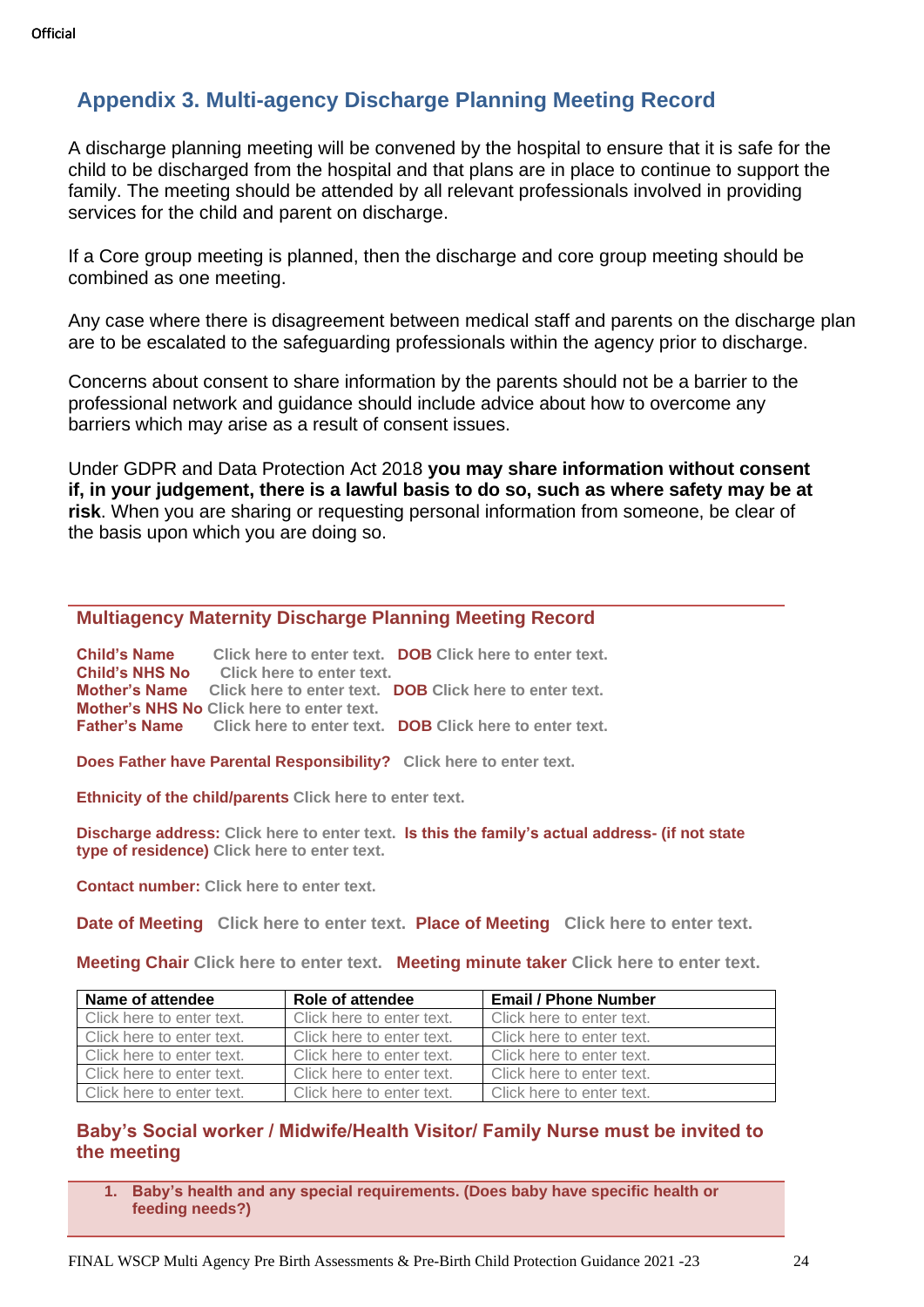**Click here to enter text.**

- **2. Mother's health, family history any special requirements E.g. mental health, carer leaver, previous concerns, learning needs that may affect how she will be able to care for her baby?)**
- **3.**

**Click here to enter text.**

**4. Are there concerns about baby's care or safety when s/he leaves hospital? (Do parents / carer's have specific needs, do the parents /carers smoke, drink alcohol or use any other substances? Is there any violence or aggression in the family home or risks in the home e.g. pets?) Suitability of the living arrangements / safe sleeping arrangements eg co-sleeping** 

**Click here to enter text.**

**5. What plans have been made to keep baby safe and well? (If there is a Family Group Conference plan /CiN/ or a Child Protection Plan what needs to happen?)**

**Click here to enter text.**

**6. Are there any restrictions about who can visit baby?**

**Click here to enter text.**

**7. Are there any other children or adults within the home?**

**Click here to enter text.**

#### **Visiting and Contact Plan - contingency plan**

| Who will visit baby / contact family (include<br>role) | When and how often (include date) |
|--------------------------------------------------------|-----------------------------------|
|                                                        |                                   |
|                                                        |                                   |
|                                                        |                                   |
|                                                        |                                   |

#### **Further Discussion**

**Click here to enter text.**

#### **Who has shared and discussed information about Safe Sleeping with parents / carers?**

**Click here to enter text.**

#### **Date and venue of next meeting**

**Click here to enter text.**

**A copy of the Discharge Planning meeting must be placed in the parent/ child's medical notes and the agency records of any other parties to this meeting. This document MUST be circulated to all parties within 48 hr of meeting taking place by meeting Chair.**